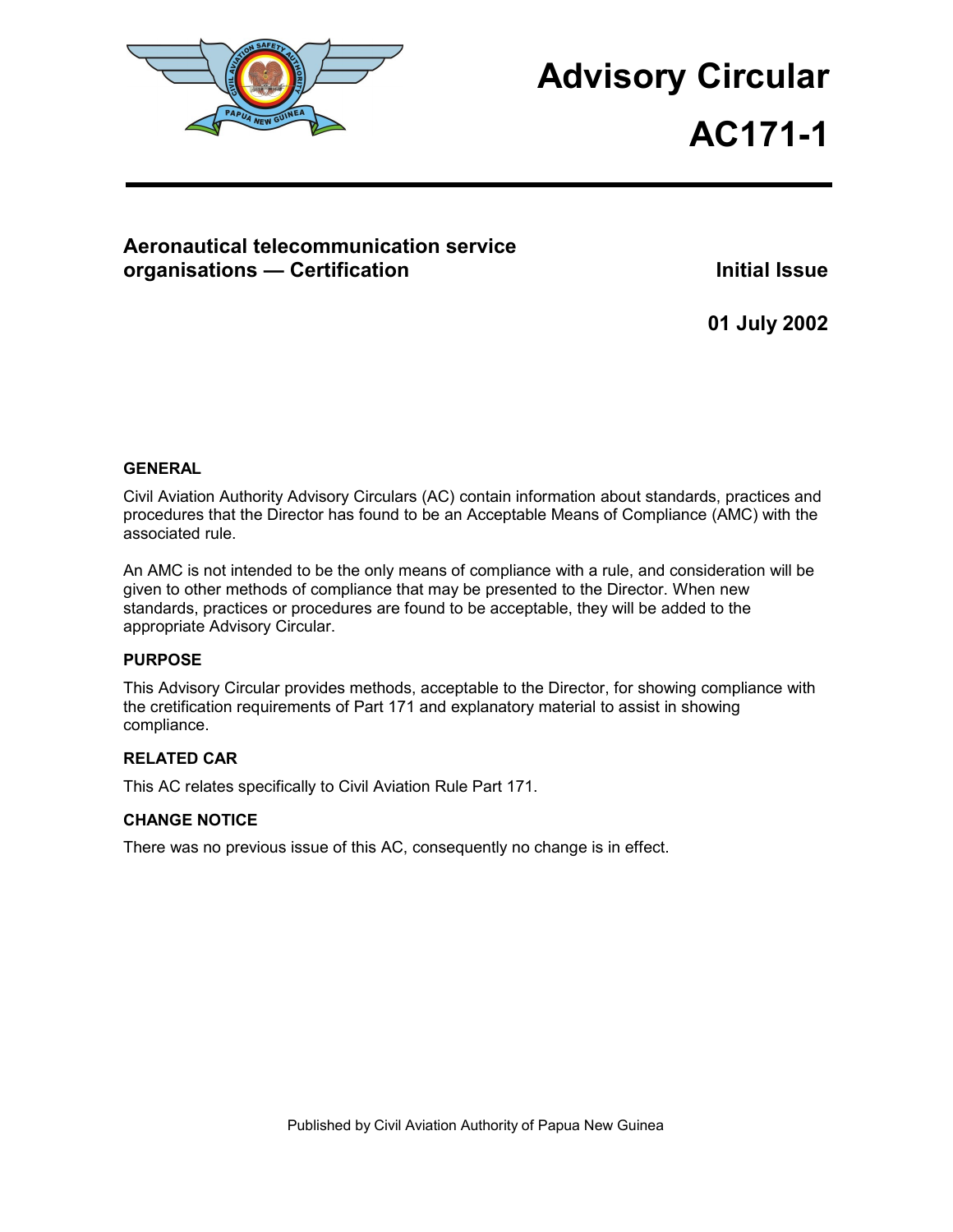# **Table of Contents**

| <b>Subpart A - General</b> |                                                                           | $\mathbf{2}$ |
|----------------------------|---------------------------------------------------------------------------|--------------|
| 171.1                      |                                                                           |              |
| 171.3                      |                                                                           |              |
| 171.5                      |                                                                           |              |
| 171.9                      |                                                                           |              |
| 171.13                     |                                                                           |              |
| 171.15                     |                                                                           |              |
|                            | <b>Subpart B - Certification Requirements</b>                             | 3            |
| 171.51(a)(1)               |                                                                           |              |
| 171.51(a)(2)               |                                                                           |              |
|                            |                                                                           |              |
| 171.51(a)(3)               |                                                                           |              |
|                            |                                                                           |              |
| 171.53                     |                                                                           |              |
| 171.55                     |                                                                           |              |
| 171.57                     |                                                                           |              |
| 171.59                     |                                                                           |              |
| 171.61                     |                                                                           |              |
| 171.63                     |                                                                           |              |
| 171.65                     |                                                                           |              |
| 171.76                     |                                                                           |              |
| 171.69                     |                                                                           |              |
| 171.71                     |                                                                           |              |
| 171.73                     |                                                                           |              |
| 171.75                     |                                                                           |              |
|                            | <b>Subpart C - Operating Requirements</b>                                 | 20           |
| 171.101                    |                                                                           |              |
| 171.103                    |                                                                           |              |
| 171.105                    |                                                                           |              |
| 171.107                    |                                                                           |              |
| 171.109                    |                                                                           |              |
| 171.111                    |                                                                           |              |
| 171.113                    |                                                                           |              |
| 171.115                    |                                                                           |              |
| PNG!)                      | APPENDIX 1 - Assignment of aeronautical radio frequencies (Check this for | 24           |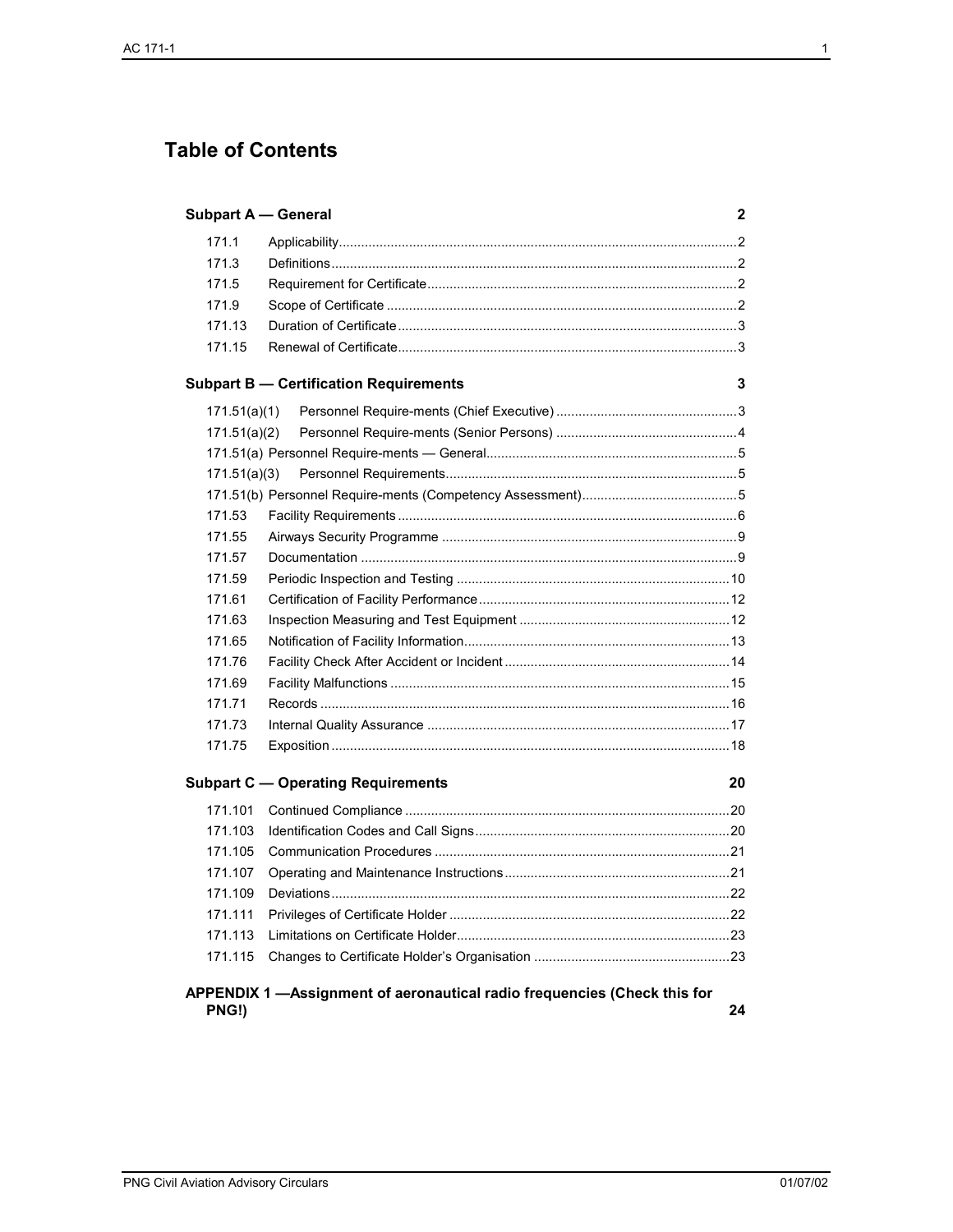# **Subpart A — General**

## **171.1 Applicability**

Part 171 applies to any person or organisation who wishes to provide an aeronautical telecommunication service (operation of a facility) to support an IFR flight or an air traffic service.

## **171.3 Definitions**

The definitions section contains only those definitions that have a specified meaning relevant to Part 171. Other generally used definitions can be found in Part 1 (Definitions and Abbreviations).

Annex 10 to the Convention on International Civil Aviation has been used as the basis for defining "Aeronautical Telecommunication Service", and "Facility" which includes those equipments and systems that support an aeronautical telecommunication service.

## **171.5 Requirement for Certificate**

Under Part 171, every person who wishes to provide an aeronautical telecommunication service or operate a facility to support an air traffic service or IFR flight must have a telecommunication service certificate.

A certificate may be granted to cover a single private facility or several facilities that support the Papua New Guinea air navigation system.

The rule also sets out the conditions for the operation of a facility without a telecommunication service certificate. This is intended to cover private facilities operating on an aeronautical radio frequency but not in support of an air traffic service or IFR flight. Such facilities must not interfere with any other aeronautical telecommunication service or facility and they must comply with relevant radio apparatus licensing requirements prescribed by the PNG Aeronautical Telecommunication Authority. Any identification code or a call sign that may be required for the operation of these private facilities must be obtained from the Director. Form CAA 24IDA is to be used when applying for such identification codes or call signs.

## **171.9 Scope of Certificate**

The telecommunication service certificate will specify the types of facilities that the certificate holder is authorised to operate. The types of facilities that may be listed on the certificate are:

**ILS** Instrument Landing System MLS Microwave Landing System VOR VHF Omnidirectional Radio Range DME Distance Measuring Equipment NDB Non-directional Radio Beacon PAR Precision Approach Radar SSR Secondary Surveillance Radar PSR Primary Surveillance Radar HF A-G HF Air-ground communications VHF A-G VHF Air-ground communications UHF A-G UHF Air-ground communications SELCAL Selective calling system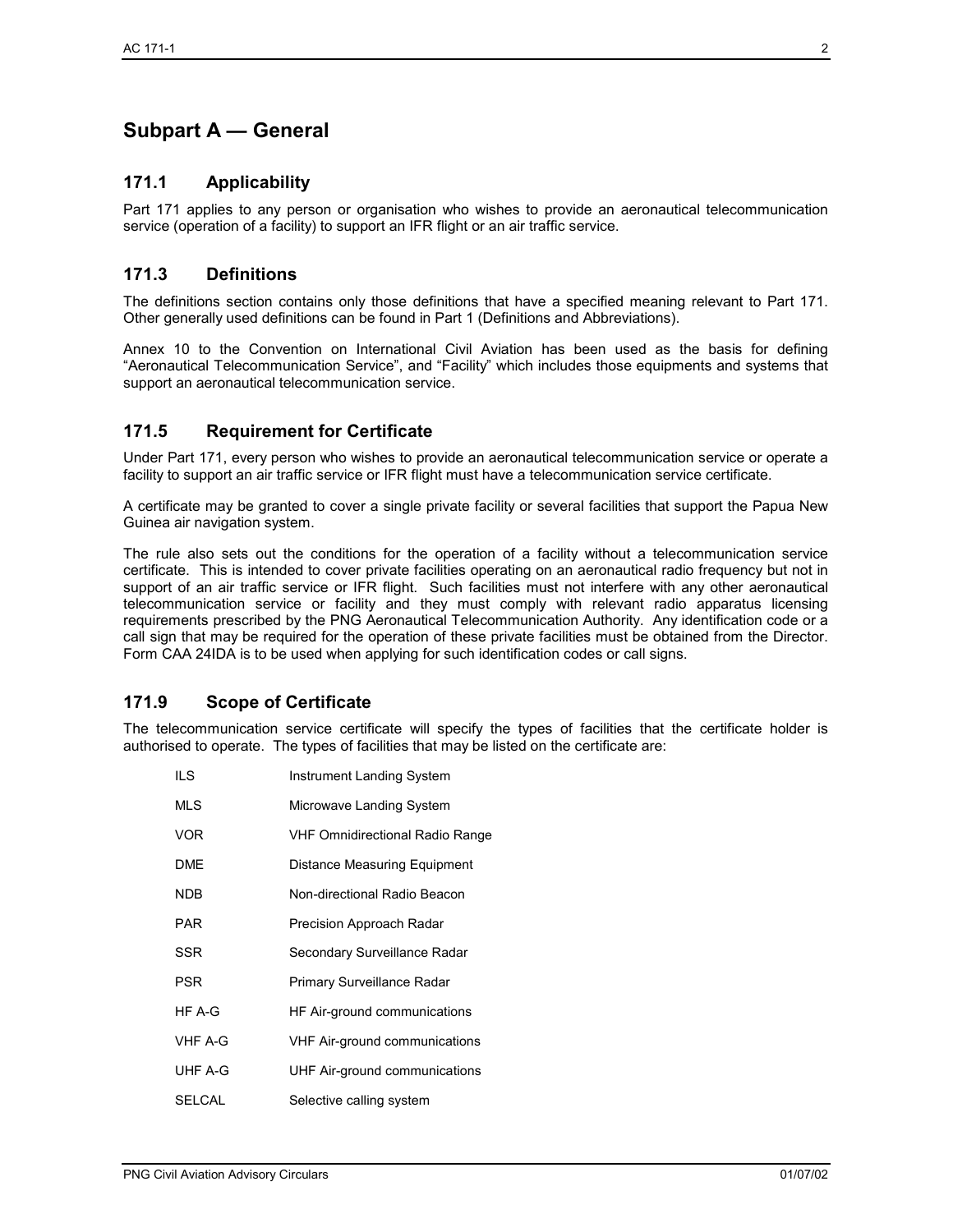| <b>VOLMET</b>   | Routine broadcast of meteorological information for aircraft in flight |
|-----------------|------------------------------------------------------------------------|
| <b>ATIS</b>     | Automatic terminal information service                                 |
| Direct Speech   | ATS direct speech circuits                                             |
| A-G DATA        | Air-ground data link                                                   |
| <b>G-G DATA</b> | Ground-ground data link                                                |
| <b>FDPS</b>     | Flight data processing system                                          |
| <b>RDPS</b>     | Radar data processing system                                           |
| <b>RFDPS</b>    | Radar & flight data processing system                                  |
| AFTN            | Aeronautical fixed telecommunication network                           |

## **171.13 Duration of Certificate**

Telecommunication service certificates will be issued or renewed for such periods as the Director sees fit depending upon the circumstances of the application and issue. In no case will the period be more than 5 years.

Factors to be considered for the issue or renewal of a certificate include:

- the Director's previous knowledge of the applicant;
- whether the applicant is an existing certificate holder;
- if the application is in respect of a new type of aeronautical telecommunication service where approval has not previously been given.

Expired or revoked certificates must be returned to the Director and should be returned within 7 days of their ceasing to be effective. Suspended certificates must be produced to the Director for endorsement.

## **171.15 Renewal of Certificate**

The certificate holder is required to apply for renewal in sufficient time to allow for the renewal process to be accomplished before the certificate expires. The certificate will normally be endorsed at the time of issue with an application renewal date. This date may vary significantly, depending upon the extent of the aeronautical telecommunication services provided and the period for which the certificate has been in force.

Where the certificate has been in force for the full five year period, the application will be subjected to an "entry level" audit. The scope of such an audit would be dependent on a review of the conduct of the certificate holder and on the safety audit programme findings over the preceding period of validity.

## **Subpart B — Certification Requirements**

## **171.51(a)(1) Personnel Require-ments (Chief Executive)**

The applicant for a telecommunication service certificate is required to nominate a person to be identified as the Chief Executive. This person must have the overall authority within the organisation, including financial authority, to ensure that the necessary resources are available to operate the facilities listed in their exposition. The Chief Executive must ensure that the organisation's activities are carried out in accordance with the procedures contained in their exposition.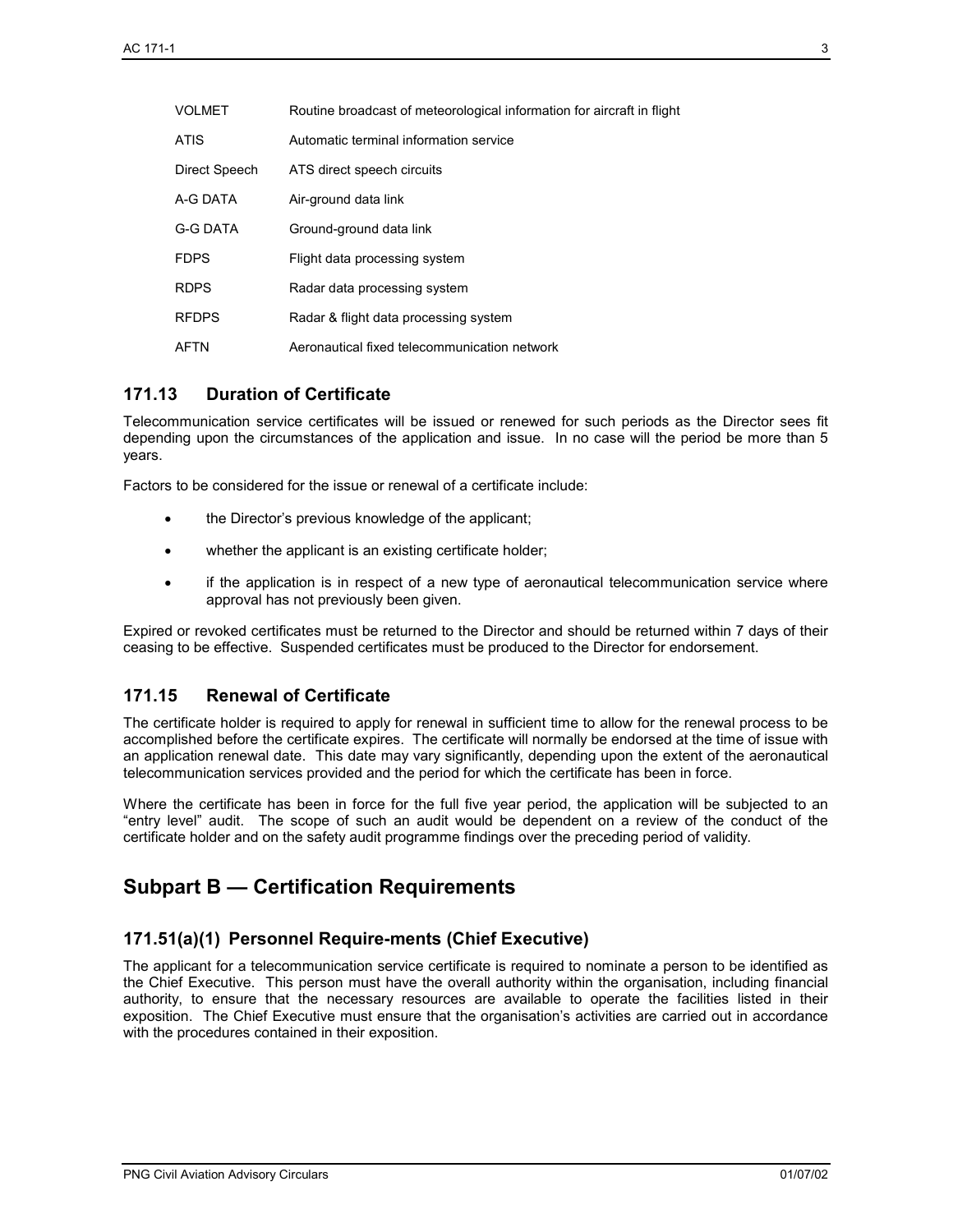Some large organisations that have developed several independent business units as part of their operating structure may wish these units to apply independently for certification. The independent business unit would have to nominate a senior person within that unit to be identified as the "Chief Executive" for certification under Part 171. This senior person may, however, have another designation within the overall structure of the organisation, but the Director needs to be satisfied that the person meets the criteria of 171.51(a)(1).

## **171.51(a)(2) Personnel Require-ments (Senior Persons)**

The person or persons nominated in the exposition represent the management structure of the aeronautical telecommunication service organisation. They should be suitably qualified for the position held and must be responsible for the provision, operation, and maintenance of the facilities listed in the organisation's exposition.

Titles and responsibilities of the nominated senior persons will vary from organisation to organisation depending on the size of the organisation and the scope of the facilities operated. Responsibilities may be subdivided under individual persons or combined in any number of ways.

Irrespective of the titles used or the number of senior persons nominated, the following areas of responsibility are expected to be addressed where they are applicable to the organisation's activities —

#### **Technical Support**

- Responsibility for ensuring that engineering, installation and commissioning activities relating to the provision of facilities are carried out in accordance with the procedures specified in the organisation's exposition.
- Responsibility for ensuring the implementation of actions to correct deficiencies in the provision of facilities that are detected during internal quality assurance reviews, safety audits, or inspections of the organisation's activities.

#### **Maintenance Support**

- Responsibility for the ongoing maintenance of each facility to ensure that they continue to meet the applicable operational requirements, are maintained in accordance with the procedures specified in the organisation's exposition and continue to meet the applicable performance specifications.
- Responsibility for ensuring the implementation of actions to correct deficiencies in the operation and maintenance of facilities that are detected during internal quality assurance reviews, safety audits, or inspections of the organisation's facilities.

*Some organisations may have a number of people at a location which operates as a semi-autonomous unit with responsibility for the operation and maintenance of numerous facilities in specified areas. Such organisations are expected to nominate a senior person or persons for each of these locations.* 

#### **Internal Quality Assurance**

- Responsibility for the organisation's internal quality assurance procedures.
- Responsibility for monitoring of the organisation's compliance with Part 171 and with its exposition.
- Responsibility for ensuring the adequacy of the organisation's exposition and associated procedures in meeting the requirements specified in Part 171 and in reflecting the organisation's activities.
- Responsibility for ensuring the implementation of actions to correct deficiencies in the organisation's documentation and procedures that are detected during internal quality assurance reviews, audits, or inspections of the organisation's activities.
- Responsibility for ensuring that conditions attached to the certificate or to an exemption are complied with.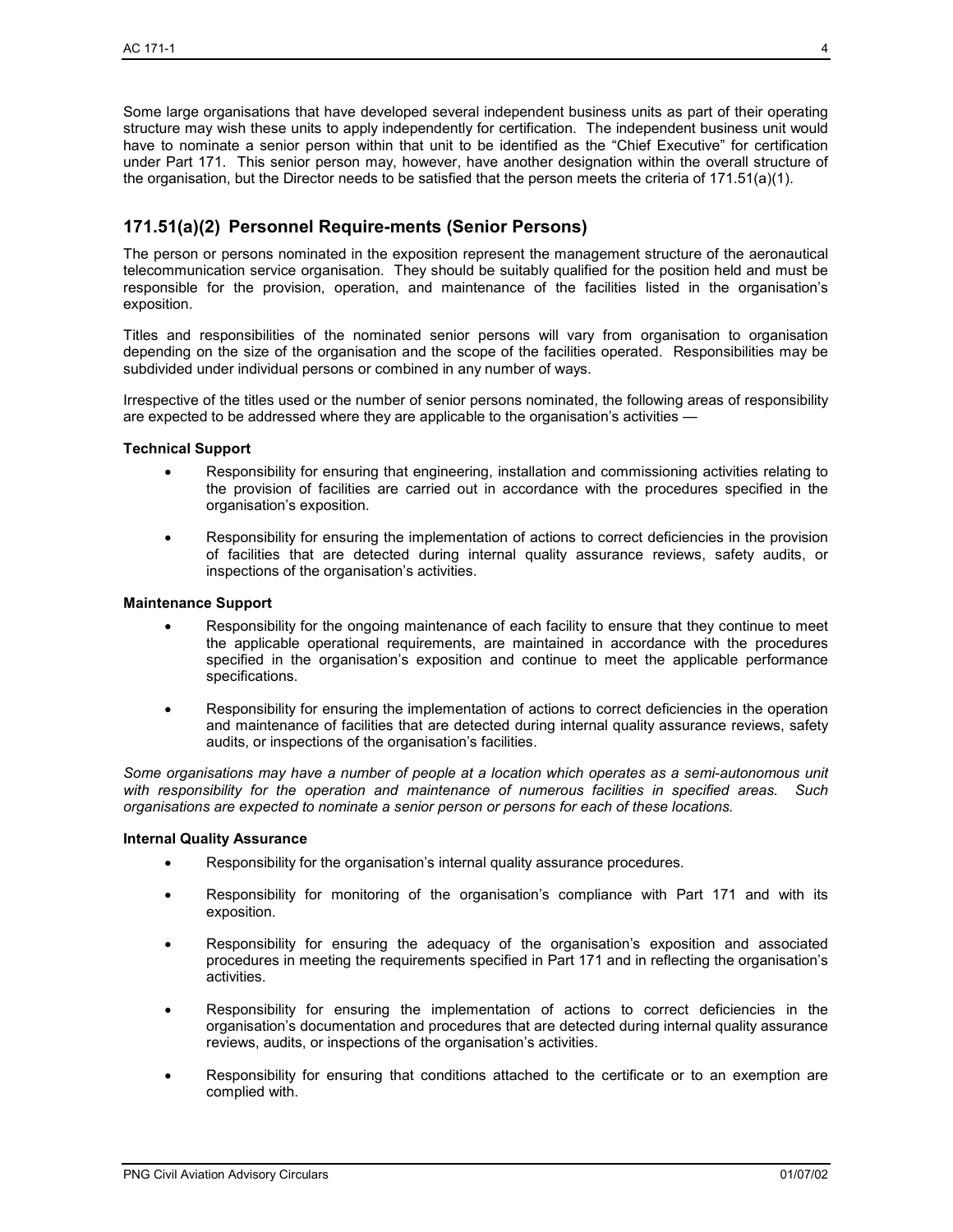The person who assumes these responsibilities on quality assurance must have direct access to the Chief Executive on the matters that affect the operation and performance of facilities.

## **171.51(a) Personnel Require-ments — General**

The aeronautical telecommunication service organisations may choose to appoint senior persons for all or any combination of the above areas of responsibility but the exposition must make it clear to whom the responsibilities devolve. It is expected that these nominated senior persons will be ultimately responsible to the Chief Executive.

The senior persons nominated, including the Chief Executive, must be identified on form CAA 24FPP and credentials supplied with the application. To be accepted, such nominated persons should have adequate knowledge and experience relative to their position and responsibilities.

All persons exercising privileges under the authority of the telecommunication service certificate are required under section 49 of the Civil Aviation Act 2000 to meet the criteria in section 50 of the Act in respect of being a fit and proper person. This includes the Chief Executive and at least the nominated senior persons.

These persons must provide the Director with the biographical details required on form CAA 24FPP at the time of application.

## **171.51(a)(3) Personnel Requirements**

The organisation needs to have sufficient personnel to inspect, supervise and maintain the facilities listed in their exposition. The number of personnel needed is likely to depend on the types of facility, their location, their proven reliability and their role in the air navigation system.

Where a certificate holder engages a third party to operate and maintain any facility covered by the certificate, the certificate holder remains responsible for those facilities. This includes compliance with the procedures, including personnel competence, as detailed in the certificate holder's exposition.

## **171.51(b) Personnel Require-ments (Competency Assessment)**

It is necessary for the certificated organisation to have procedures for assessing the competency of personnel who are authorised by the certificate holder to place facilities into operational service. These procedures should include the levels of training, qualification, and experience that is necessary to ensure the safe operation of the organisation's facilities.

It is expected that the maintenance personnel will have a basic qualification for servicing telecommunication equipment. The certificate holder's initial training programme should cover the procedures to be followed for the operation and maintenance of aeronautical telecommunication facilities.

To be acceptable, maintenance personnel intended to be authorised to return specified facilities to operational service should be given specialised training on the facility type followed by an "on-the-job" evaluation of their competence for the particular facility and its location. The specialised training should include an examination to assess the person's knowledge of the facility type. The "on-the-job" evaluation must establish that the person complies with the procedures for the operation and maintenance of the facility and fully understands —

- the role of the facility within the air navigation system;
- the functions, limitations and use of any built in executive monitor or self-check system;
- the use of special test equipment for checking critical parameters;
- the types of maintenance activity that require detailed safety, specification and parameter checks to be made before the facility is placed into operational service;
- the requirement for and the extent of any site protection areas; and
- any local peculiarities about the particular facility.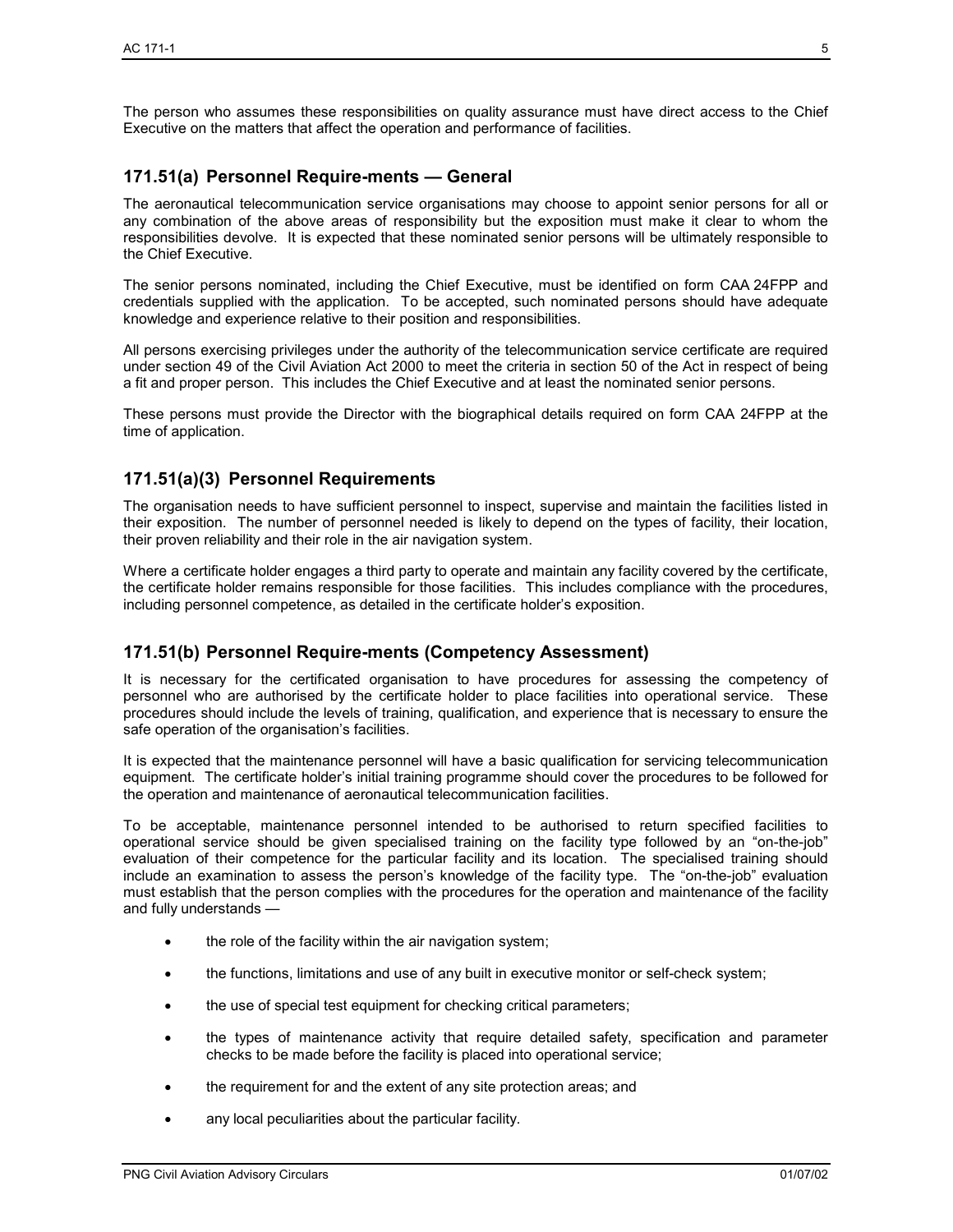The competency check must establish that the person can satisfactorily carry out the necessary checks for the facility and complete the documentation for placing the facility into operational service.

It is essential that supervisors and authorised staff have an adequate knowledge of the organisation's procedures relevant to their role in the organisation.

It is expected that on the job competency checks would be carried out at regular intervals with appropriate continuation training to maintain the competence level of those persons authorised by the certificate holder to place facilities into operational service.

Continuation training should include instruction on changes in regulatory requirements and standards, changes to the organisation's procedures and exposition and changes to the operating requirements of applicable facilities.

To help in the assessment of a person's competence it is recommended that job descriptions be formulated for all positions within the certificate holder's organisation. The job descriptions for all personnel who carry out, verify and manage any work that can affect the safe performance of a facility should define their responsibilities, authority and their inter-relationships. This is particularly important for personnel who need the organisational freedom and authority to —

- initiate action to prevent unsafe situations developing;
- identify and record problems that may affect safety;
- initiate, recommend or provide solutions through designated channels;
- verify the implementation of solutions; and
- control further activities following the detection of unsafe situations until deficiencies have been corrected.

The written documentation provided to each person who is authorised to place facilities into operational service should be in a style that clearly identifies the types of facilities and the locations that the authorisation covers.

## **171.53 Facility Requirements**

The procedures required under this rule are to ensure that any of the facilities listed in the certificate holder's exposition meet the applicable operational requirements for the facility. The performance of the facility must conform with the applicable system characteristics and specification standards prescribed in Annex 10.

It is expected that the procedures will be established to cover —

- (1) the engineering design of facilities to ensure that they meet the applicable operational requirements and specified standards;
- (2) the installation of facilities to ensure that they are installed in accordance with applicable standards; and
- (3) the commissioning of facilities to ensure that
	- the necessary tests (ground and flight tests as appropriate) have been carried out to verifv the performance of the facility;
	- documentation is complete;
	- operational information is provided for publication; and
	- resources are available to operate and maintain the facility.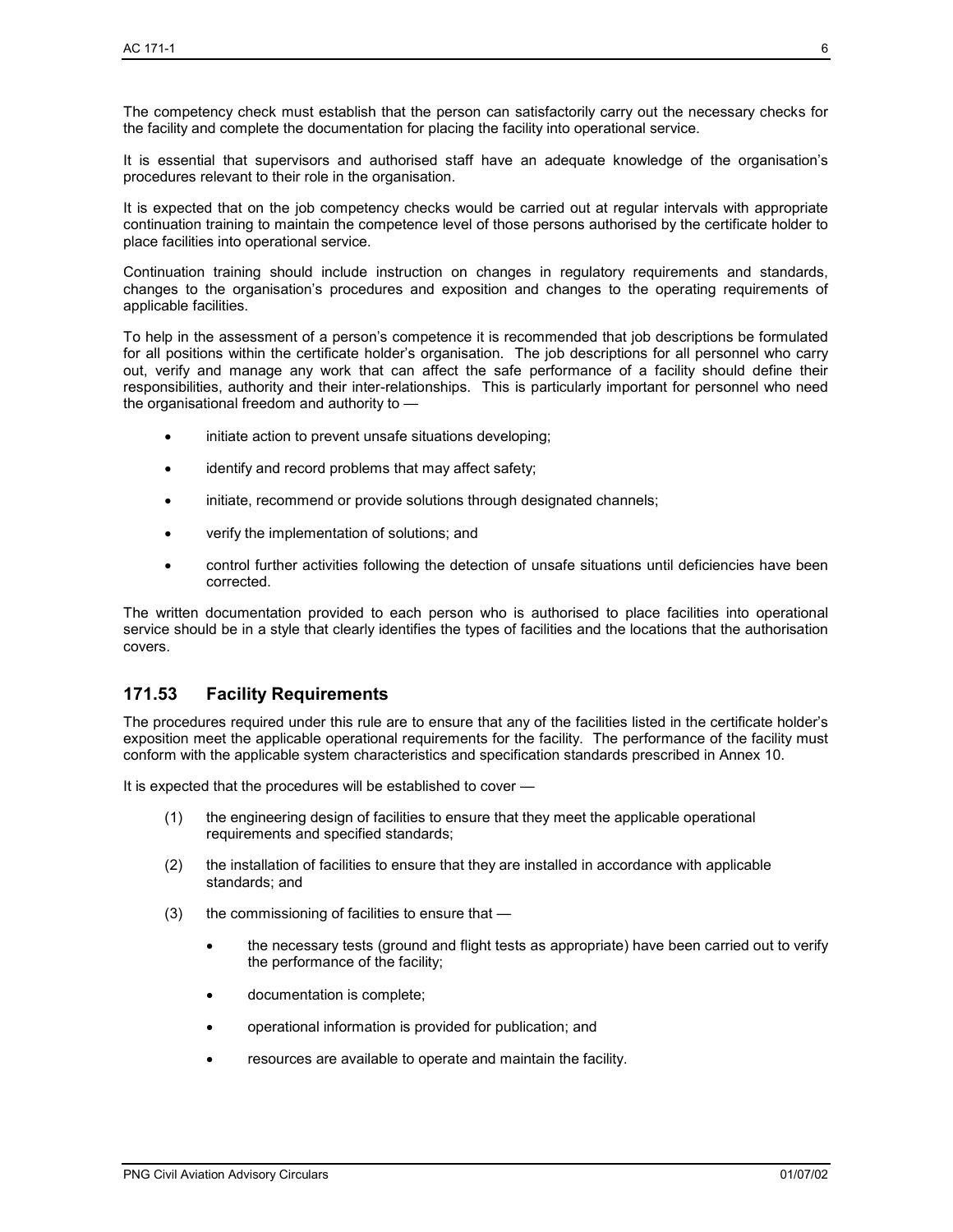These procedures should reflect the applicant's objectives, policies and practices in providing safe aeronautical telecommunication services and facilities. It is essential that these objectives, polices and practices are understood, carried out and maintained at all levels.

Each facility is required to conform with the applicable system characteristics and specification standards prescribed in Annex 10 "Aeronautical Telecommunications". The paragraphs in Annex 10 that contain "shall" statements are to be read as requirements to be complied with for the particular facility.

The recommendations contained in Annex 10 should be complied with wherever possible. Where a recommendation cannot be met the certificate holder should advise the Director so that a difference can be notified to ICAO if the difference is important for the safety of air navigation.

In complying with the relevant specification standards and recommended practices contained in Annex 10, the following interpretations to the specified paragraphs in Annex 10 should be applied:

#### **Non-directional Beacon (NDB)**

The specification standards and recommended practices for NDB are contained in Annex 10, Volume 1, Part 1, Chapter 3, section 3.4.

The numbers below are the paragraph numbers in section 3.4 of Annex 10 —

#### *3.4.2.1*

The rated coverage of all NDB should be based on a field strength of 70 microvolts per metre.

#### *3.4.2.3*

"Materially different" should be taken to mean a variation of more than 25 percent in the rated coverage in significant sectors.

#### *3.4.4.1*

The portion of the spectrum available for NDB frequencies is 190 to 415 KHz. However, where an applicant for a frequency can show that a frequency in this band cannot fulfil the operational requirement, a frequency between 1605.5 and 1632 KHz may be approved.

#### *3.4.4.4*

Locators that serve the opposite ends of a single runway are to be assigned separate frequencies.

#### *3.4.5.1*

NDB for general use will normally be assigned a two-letter identifica-tion code. Those restricted on operational grounds to specific users will be assigned a three-letter identification code.

An NDB that is restricted by its owner to a specific user or group of users on commercial grounds will be regarded as a general use facility for assigning an identification code.

A transmission rate of seven words per minute corresponds to a dot length of 180 milliseconds.

#### *3.4.5.2 and 3.4.2.1*

The on/off keying of the carrier for beacon identification is not acceptable. Refer rule 171.53(a)(2)(i).

#### *3.4.5.4*

A modulating tone of 400 Hz is not acceptable. Refer rule 171.53(a)(2)(i).

## *3.4.6.1.1*

Paragraph is not applicable as on/ off keying of the carrier is not acceptable.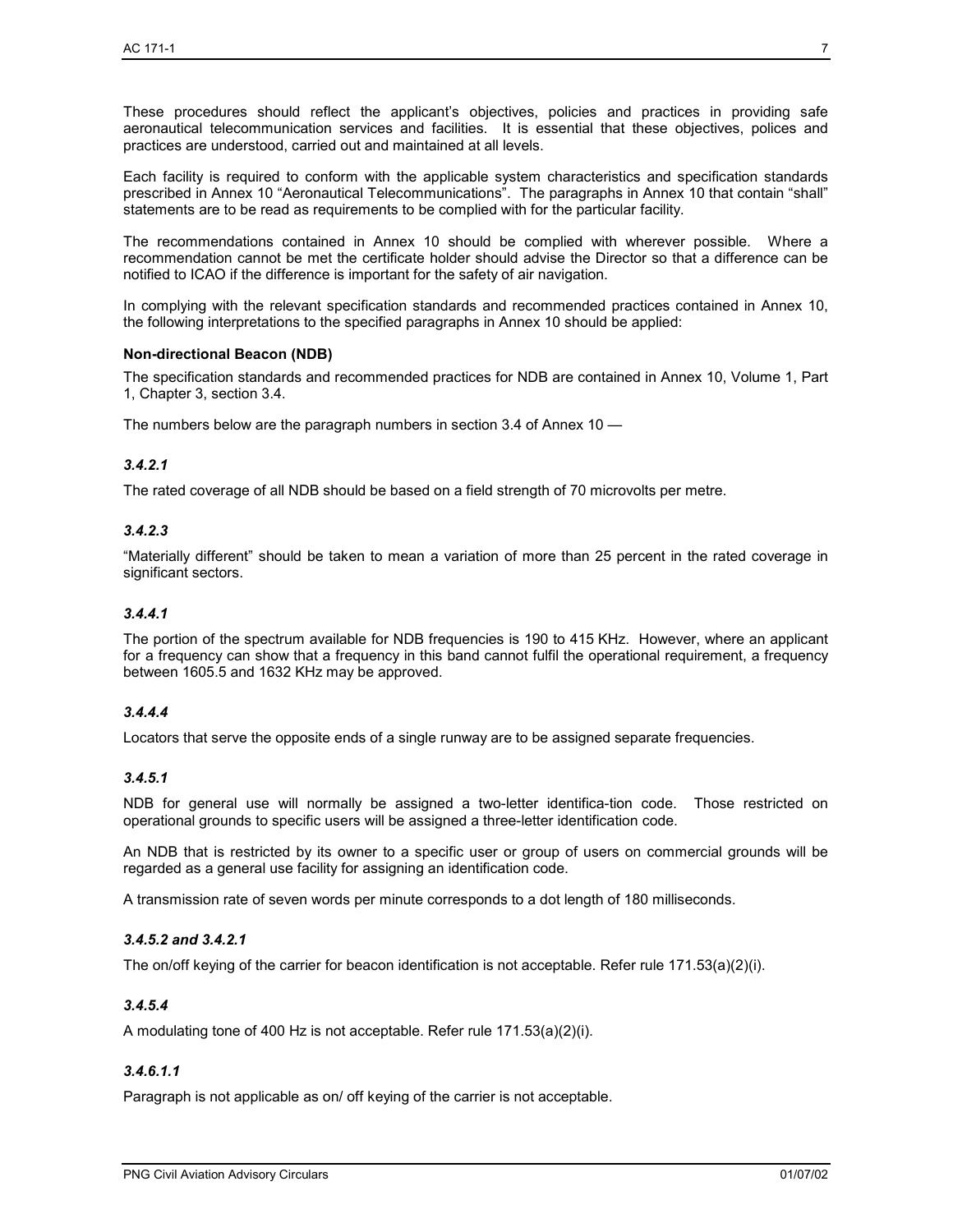## *3.4.6.6*

To meet the requirements of the ITU Radio Regulations, the level of spurious emissions should be at least 40 dB below the mean power level and not more than 40 milliwatts.

#### **UHF Distance Measuring Equipment (DME)**

The specification standards and recommended practices for DME are contained in Annex 10, Volume 1, Part 1, Chapter 3, section 3.5. Reference should also be made to Annex 10, Volume 1, Part 1, Chapter 2, paragraphs 2.2.2.1 and 2.2.2.2 which require additional standards for DME/N equipment first installed after 1 January 1989.

The numbers below are the paragraph numbers in section 3.5 of Annex 10:

#### *3.5.3.3.3.1*

DME operating channels bearing the suffix 'Y' in Table A will not be approved.

#### *3.5.3.6.3(a)*

To avoid possible decoding errors in the aircraft interrogator, the beacon code identity signal should not to be transmitted more than twice every 40 seconds.

#### *3.5.3.6.3(b)*

A dot length of between 100 and 160 milliseconds corresponds to a sending speed of between 12 and 8 words per minute respectively.

#### *3.5.4.1.4.1*

Table B for the spacing of pulse pairs is shown on page 36 of Annex 10 immediately following paragraphs 3.5.4.4.1.

#### *3.5.4.7.2.3*

This recommendation is included as a standard requirement for DME to avoid potential system errors with airborne equipment using second pulse timing.

#### **VHF Omnidirectional Radio Range (VOR)**

The specification standards and recommended practices for VOR are contained in Annex 10, Volume 1, Part 1, Chapter 3, section 3.3.

The numbers below are the paragraph numbers in section 3.3 of Annex 10:

#### *3.3.2.1*

Frequencies in the band 108.0 MHz to 111.975 MHz will not be approved for VOR use. A channel spacing of 100 KHz is to be used for all installations.

#### *3.3.5.7*

This paragraph is not applicable to 50 Khz channel spacing will not be used.

#### *3.3.6.5 and 3.3.6.5.1*

VOR will be assigned a two-letter identification code which should be transmitted at least three times every thirty seconds, spaced equally within that period and at a speed corresponding to, approxi-mately, seven words per minute.

Voice identification will not be acceptable.

A sending speed of seven words per minute corresponds to a dot length of 180 milliseconds.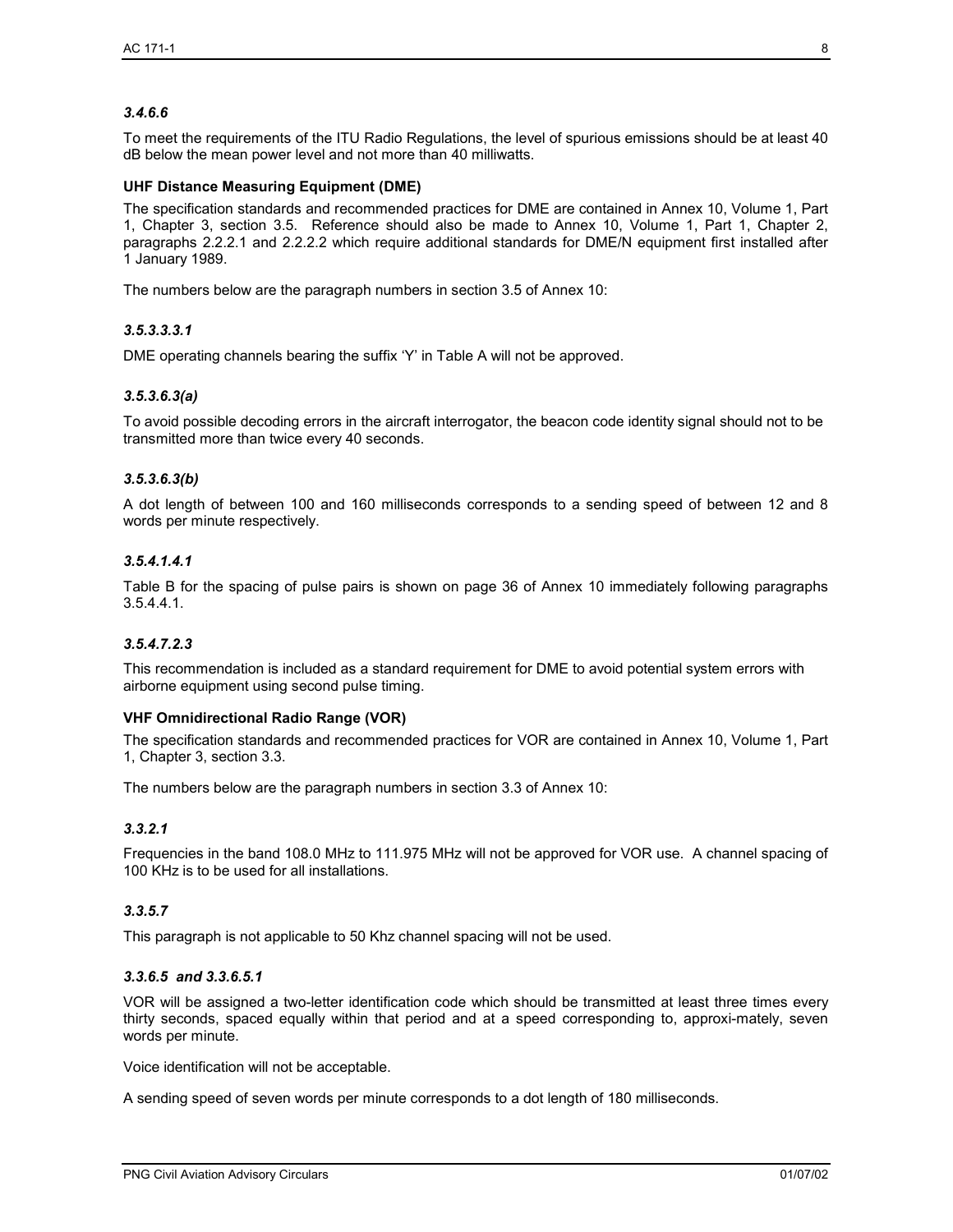The note references of "3.5.2.5 below" and "3.5.3.6.4 below" in paragraph 3.3.6.5.1 refer to those paragraphs in section 3.5 of the Annex 10 standard for DME.

The implementation of 3.5.3.6.4 for the identification requirements of an associated DME increases the VOR identification rate to between 8 and 12 words per minute, "160 to 100 millisecond dot length", and introduces a break in the VOR identification sequence once every 40 seconds to accommodate the DME identification.

#### *3.3.6.8*

This paragraph does not apply to VOR ground equipment.

#### *3.3.8*

This section does not apply to VOR ground equipment.

#### **Instrument Landing System (ILS)**

The specification standards and recommended practices for ILS are contained in Annex 10, Volume 1, Part 1, Chapter 3, section 3.1.

The numbers below are the paragraph numbers in section 3.1 of Annex 10:

#### *3.1.3.9.3*

Identification codes for ILS will be two Morse code letters preceded by the letter "I".

#### *3.1.4*

This section does not apply to ILS ground equipment, but operators of ILS ground equipment should be aware of the possible interference from VHF FM broadcast signals.

## **171.55 Airways Security Programme**

The security programme is required to specify the physical security requirements, practices and procedures that may be necessary to minimise the risk of destruction, damage, or interference to the operation of any of the certificate holder's facilities where the destruction, damage or interference of those facilities is likely to endanger the safety of an aircraft in flight.

The security programme must include the physical security requirements, practices and procedures that may be necessary —

- to ensure that all entrances to the certificate holder's facilities are subject to positive access control at all times so as to prevent unauthorised intrusion;
- to protect duty personnel working in any critical area of a facility.
- for personnel to follow in the event of a bomb threat or other threat of violence against a facility; and
- to monitor unattended facilities to detect unauthorised intrusion or interference where that facility may be critical to air navigation and could give erroneous information if tampered with.

## **171.57 Documentation**

Each certificated organisation is required to hold relevant copies of manufacturers equipment manuals, ICAO documents, technical standards and instructions, and any other documentation that may be necessary to ensure that their facilities are installed and operated so that they will be safe for operational use. The organisation would need to hold copies of the relevant information contained in Annex 10 for their facilities.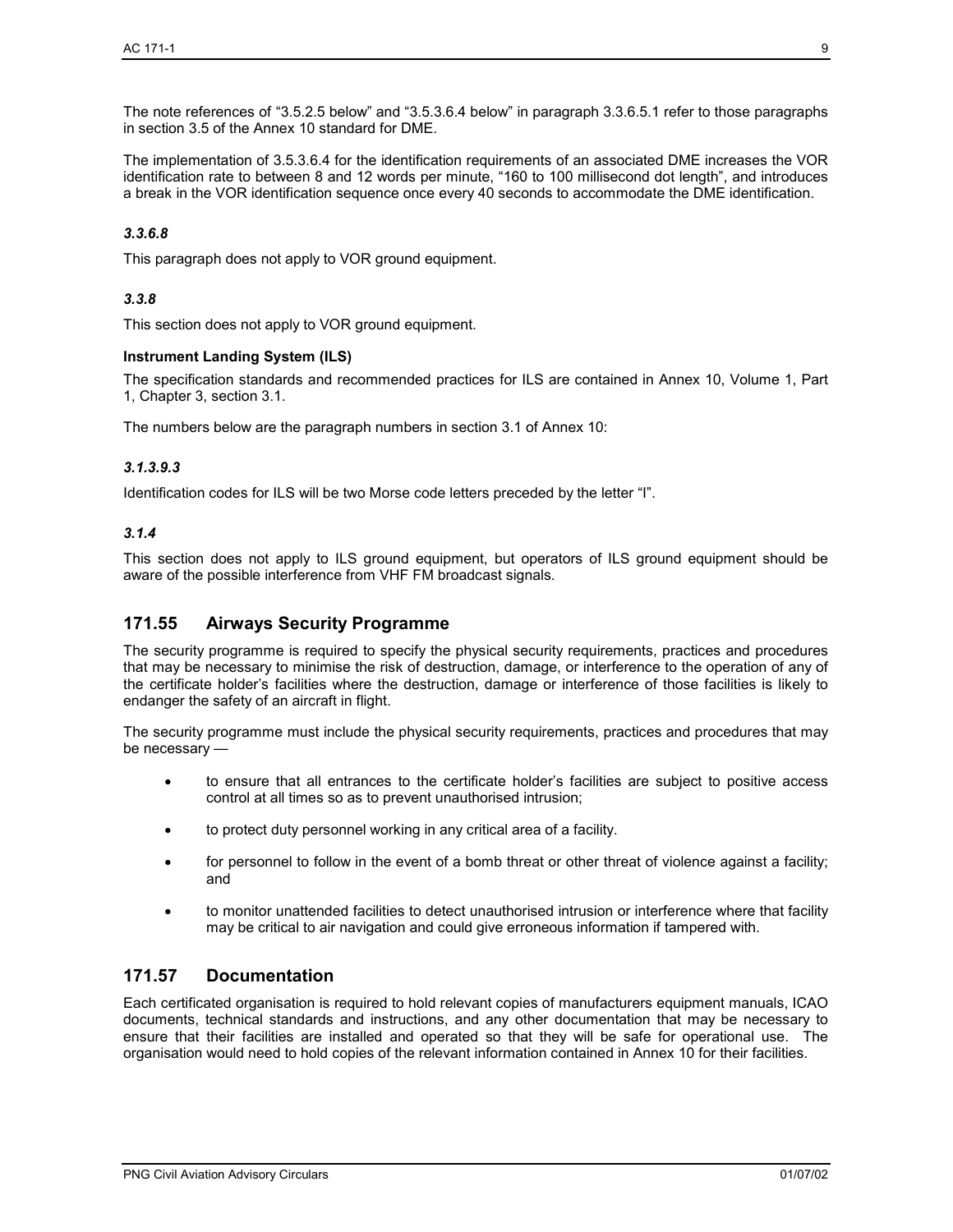| ICAO Doc 8071     | Manual on Testing of Radio Navigation Aids Volumes I and II |
|-------------------|-------------------------------------------------------------|
| ICAO Doc 8259     | Manual on Planning and Engineering of AFTN                  |
| ICAO Doc 9578     | Manual of the Aeronautical Tele-communication Network (ATN) |
| ICAO Doc 9294     | <b>ICAO Lexicon</b>                                         |
| ICAO Circular 165 | Microwave Landing System (MLS)                              |
| ICAO Circular 183 | <b>ATS Speech Circuits</b>                                  |
| ICAO Circular 212 | Secondary Surveillance Radar Mode S Data Link               |
|                   | <b>ITU Radio Regulations</b>                                |
|                   | <b>Papua New Guinea Radio Regulations</b>                   |

Depending on the types of facilities operated, the organisation may need to hold copies of the following documents.

The manuals, standards, instructions and other documentation required under 171.57(a) to be held by the organisation must be controlled by the procedures required under 171.57(b). When changes are made to any of this documentation, in particular those documents generated by the organisation, the relevant background informa-tion and reasons for the change should be documented and retained for possible audit purposes. Changes to documents must be reviewed and approved by the same functional positions or personnel who carried out the original review and approval unless specifically designated otherwise. Access to the background information is an important part of the review and approval process. Where practical, the nature of the change should be identified in the document or in appropriate attachments.

It is acceptable for computer based systems to be used in place of paper for documents provided sufficient controls are established to maintain the integrity of the information held, and to provide a level of traceability equivalent to that required for paper documents.

## **171.59 Periodic Inspection and Testing**

Each facility that a certificated organisation operates is required to be subjected to periodic inspections and tests to confirm that the facility is meeting the applicable operational requirements and performance specifications.

The procedures established and the programme of periodic inspections and tests must show that each facility not only meets the applicable operational requirements and performance specifications but, that the facility will, with a high probability, continue to meet those requirements and specifications.

The periodic inspection of each facility must be carried out in accordance with the programme established under 171.59(c). Aspects to be assessed during an inspection should include:

- security of the facility and site;
- adherence to the approved maintenance programme;
- upkeep of the equipment, building, site and site services; and
- adequacy of facility records and documentation.

The periodic testing of each facility must include ground tests, and where necessary flight tests. They are to be carried out in accordance with the programmes established under 171.59(c). The procedures and equipment used for these tests must be capable of confirming that the facility is operating within the allowable tolerances.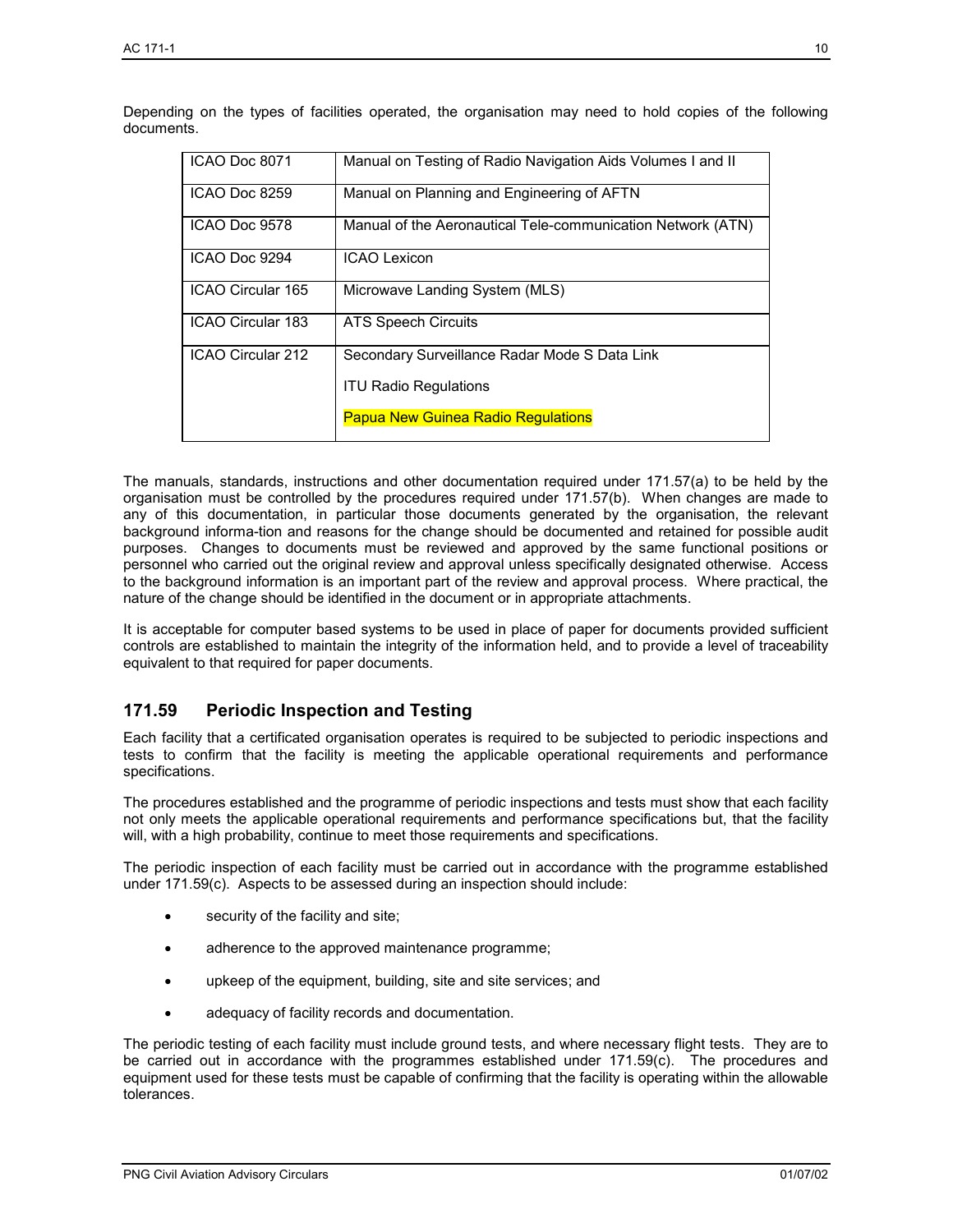Periodic tests are particularly relevant to radio navigation facilities. They must, in accordance with the requirement of Annex 10, Volume 1, Part 1, Section 2.7, be the subject of periodic ground and flight tests. However, some radio navigation facilities may not need to be subjected to periodic flight tests if the certificate holder can show, with documented evidence, that periodic ground tests can replace the periodic flight tests without affecting the safe operational performance of the facility.

The Director must be notified of any radio navigation facility that is not subjected to periodic flight tests. He requires this information to file a difference with ICAO.

The procedures for the tests, and in particular the flight tests, of radio navigation aid facilities must be able to confirm that the facility continues to meet the operational requirements for the facility and that any IFR procedures based on the facility remain within the allowable tolerances.

Attachment C to Annex 10, Part 1, and ICAO document 8071 provides guidance information on the ground and flight testing of radio navigation facilities.

The period between the periodic ground and flight tests of radio navigation facilities is to be based on —

- information published by ICAO;
- information provided by any other aeronautical authority;
- the proven reliable performance of the facility;
- the proven performance of any other similar facility; and
- the stability of the facility's operating environment.

Unless proven otherwise by reliability data and the capability of the ground test procedures for a facility, the maximum period between flight tests for radio navigation facilities should be:

#### *VHF omnirange (VOR)*

• 12 months

#### *Distance measuring equipment (DME) and Tactical Air Navigation (TACAN)*

- As for associated VOR, ILS or MLS;or
- 24 months if installed with NDB only, provided the periodic ground tests verify the operational performance and stability of the DME.

#### *Non-directional beacon (NDB)*

- 12 months; or
- as required provided the periodic ground tests verify the operational performance and stability of the NDB.

#### *Instrument landing system (ILS) (including localiser, glide path, markers, and DME when installed)*

• 6 months

#### *Microwave landing system (MLS)*

• 6 months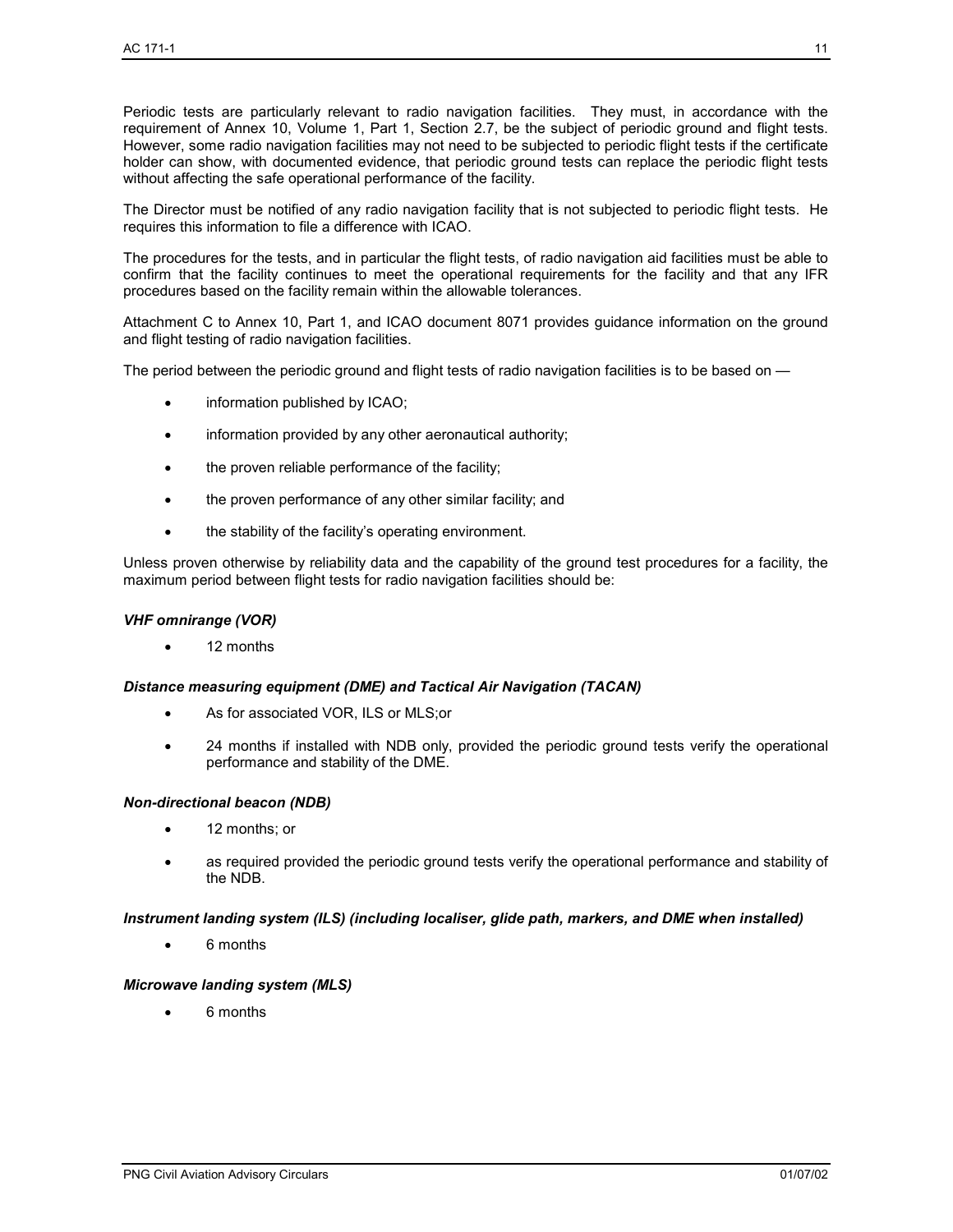#### *Secondary surveillance radar (SSR)*

• 12 months

A longer period between flight tests may be justifiable if, after a period of operation, the certificate holder can show that the periodic ground tests for the facility provide a reliable correlation with the flight tests and the facility's operating environment is stable. Any change to the period between tests must be fully documented with the supporting information and justifications for the change.

If a certificate holder has existing radio navigation facilities that have had the period between flight tests increased beyond the periods recommended above then any new facility of the same type may be operated at that increased period provided —

- the equipment and installation are the same as the existing facilities;
- the new facility is subject to the same operation and maintenance regime as the existing facilities; and
- two successive flight tests at the initial period listed above confirm the same performance as the existing facilities.

## **171.61 Certification of Facility Performance**

The procedures form part of the certificate holder's quality control system. They are required to ensure that all the necessary checks and measurements have been carried out by a competent person before a facility is placed into operational service. The users must have the assurance that the facility is safe to use. To complete the quality process and to provide a traceable history, the facility record must be completed as required by 171.71.

## **171.63 Inspection Measuring and Test Equipment**

The certificate holder is required to ensure that appropriate inspection, measuring, and test equipment is available for personnel to verify the safe operation of each facility.

Operating and maintenance instructions for a facility should detail the inspection, measuring, and test equipment that is required to check the parameters of the facility.

Operating and maintenance instructions for a facility should detail the inspection, measuring, and test equipment that is required to check the parameters of the facility. The detail should include any specific items of equipment required and instructions for its use to ensure that any measurement uncertainty is known and is consistent with the required measurement capability.

Procedures are required to control, calibrate, and maintain the inspection, measuring and test equipment to ensure that it remains suitable for use in the continuing maintenance of the facility.

Some facilities, in particular radio navigation facilities, have critical performance parameters that must be set to specified tolerances. The test equipment used to se these parameters must have the precision and known accuracy that is necessary for such measurements. This is particularly important for those radio navigation facilities where periodic flight tests. This test equipment must be identified, controlled and calibrated to a known standard in order to achieve the confidence that the critical parameters are set to within the allowable tolerances.

The operating and maintenance instructions for a facility are required to list the critical performance parameters, the measurements to be made, and the accuracy required.

In meeting the requirement to control, calibrate and maintain inspection, measuring and test equipment, the certificate holder should —

• ensure that the measuring and test equipment required for the maintenance of each facility is identified, particularly the test equipment required for the measurement of the critical performance parameters of a facility;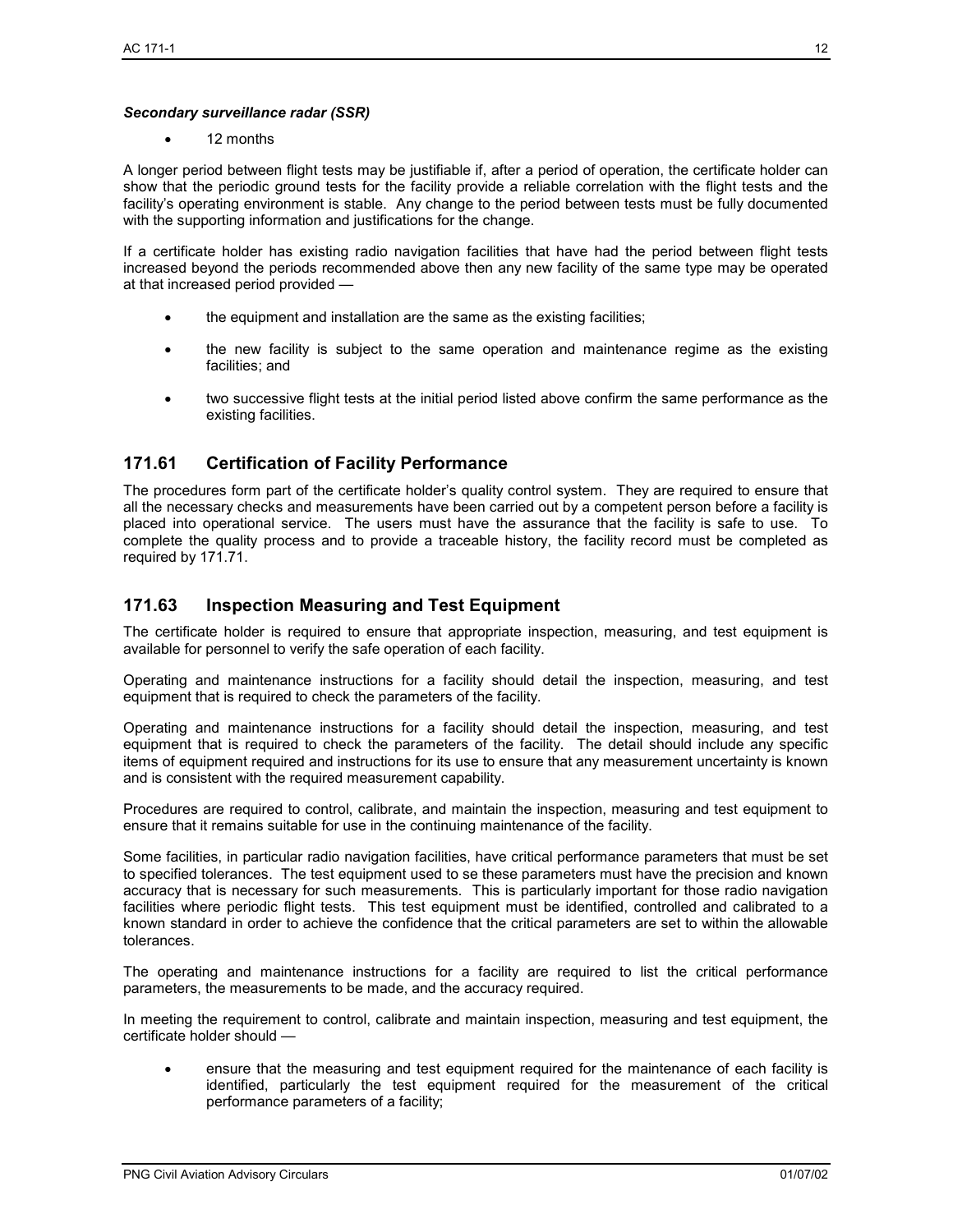- ensure that there are instructions for checking, and where necessary a programme for the calibration of the measuring and test equipment. In particular the test equipment required for the measurement of critical performance parameters must be calibrated before use or at prescribed intervals. The instructions for checking and calibrating measurement and test equipment should include details of equipment type, identification number, location, frequency of checks, check method, acceptance criteria and the action to be taken when the calibration results are unsatisfactory;
- ensure that there are calibration records for each item of measuring and test equipment;
- assess and document the validity of previous test and measurement results when any item of measuring and test equipment is found to be out of calibration;
- ensure that the environmental conditions are suitable for the calibration, inspections and measurements being carried out; and
- ensure that the handling, preservation and storage of inspection, measuring and test equipment is such that the accuracy and fitness for its use is maintained.

## **171.65 Notification of Facility Information**

Aircraft operators and pilots require information on the radio communication and navigation facilities that are available to them to allow proper planning for their flights. Certificate holders must therefore have a procedure to convey this information to the users of their facilities.

Information on those facilities that support air traffic services or the New Zealand air navigation system is required to be published by the Aeronautical Information Service (AIS) in the Papua New Guinea Aeronautical Information Publication (PNGAIP). Significant changes to that information must also be promulgated by NOTAM when the change can have an immediate effect on the safety of air navigation.

Telecommunication service certificate holders, who operate radio communication and navigation facilities in support of air traffic services or the air navigation system, are required to have a procedure for forwarding the applicable information to the AIS. The certificate holder is responsible for the adequacy, accuracy and timeliness of that information and therefore needs to identify at least one named senior person [171.51(a)(2)] as having this responsibility. Certificate holders should consult with the AIS when establishing their procedures.

Annex 15, Appendix 1, section 3 lists the information that needs to be published in the PNGAIP Communications (COM) section.

Information that the AIS requires from applicable certificate holders includes —

- the name of the senior person authorised by the certificate holder to approve information forwarded to AIS for publication. If more than one person is authorised to approve such information, all the names must be listed;
- the postal and telegraphic addresses, and telephone and facsimile numbers as applicable for the certificate holder;
- the scope of the aeronautical telecommunication services provided by the certificate holder;
- a summary description of the main types of aeronautical telecommunication services and facilities provided by the certificate holder; and
- the general conditions of use and availability of those aeronautical telecommunication services and facilities.
- for radio communication and navigation facilities the specific information required by AIS includes —
- the geographic name of the facility;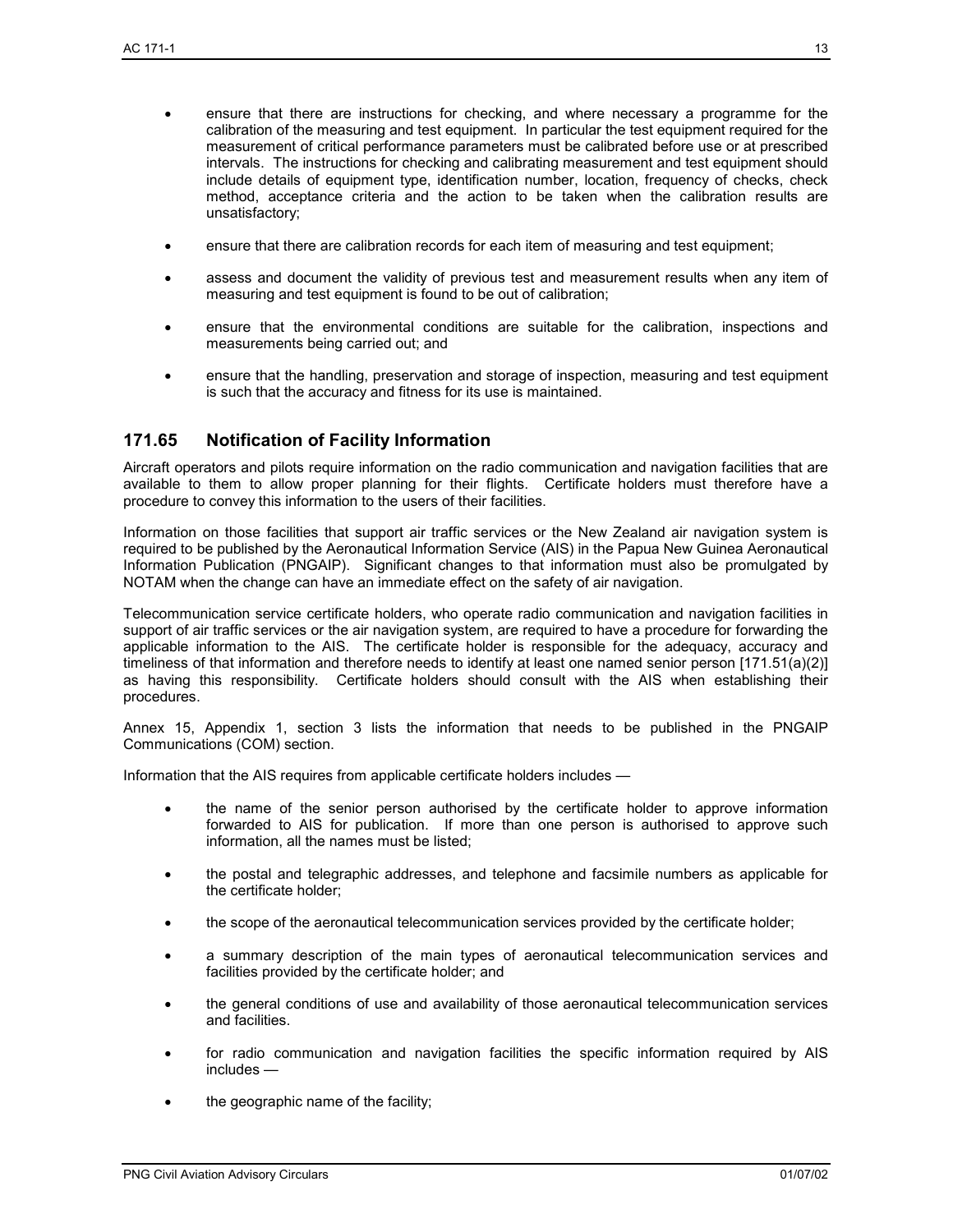- the call sign or identification code of the facility;
- the type of emission for each frequency;
- the frequency or channel number for ground-to-air and air-to-ground transmissions;
- the hours of operation:
- the latitude and longitude of the transmitting antenna for each radio navigation facility to the nearest second;
- the average radius of rated coverage for each NDB; and
- details of any known abnormalities or limitations associated with the coverage or navigation information of a radio navigation facility.

Other operational information about the use of a radio navigation facility will be promulgated by AIS as part of the instrument procedures based on the facility.

Aircraft operators, pilots and air traffic services must also be advised of any change in the operational status of any radio communication or navigation facility that is normally available to them. For those facilities published in the PNGAIP, the means for notifying any operationally significant change at short notice is a NOTAM issued by the NOTAM office. A telecommunication service certificate holder's procedures must therefore include the means and responsibilities for passing such information to the NOTAM office. Certificate holders should consult with the NOTAM office when establishing their procedures.

Changes in the operational status of an aeronautical telecommunication service or facility that require the issue of a NOTAM include —

- the establishment or withdrawal of a facility;
- the interruption or return to normal operation of a facility;
- a change to the published information of a facility (frequency, notified hours of service, identification, location, orientation in the case of directional aids, broadcast schedules or broadcast contents);
- a change of 50% or more in the power output of a radio transmitter;
- any irregularity or unreliability of a facility. (Operating without reliable power supply, operating without normal monitoring functions, subject to possible interference because of site infringement or other possible cause).

The certificate holder is responsible for the issue of the NOTAM. This information is to include an estimate on the duration of any outage. The certificate holder is also responsible for reviewing the NOTAM to ensure that it is cancelled, amended or converted into permanent or long-term temporary information as applicable.

Telecommunication service certificate holders operating private facilities that are not promulgated in the PNGAIP must establish other procedures for informing their users of the operational information and of the operational status of their facilities.

## **171.76 Facility Check After Accident or Incident**

The investigation of accidents and incidents to determine the contributing factors is an important component of aviation safety. Where a telecommunication facility may have contributed to or been associated with an accident or incident, it is essential that the facility is checked without delay. The check is to determine the operational status of the facility and its performance at the time of the accident or incident. If the facility is found to be operating outside the allowable tolerance, it must be removed from operational service.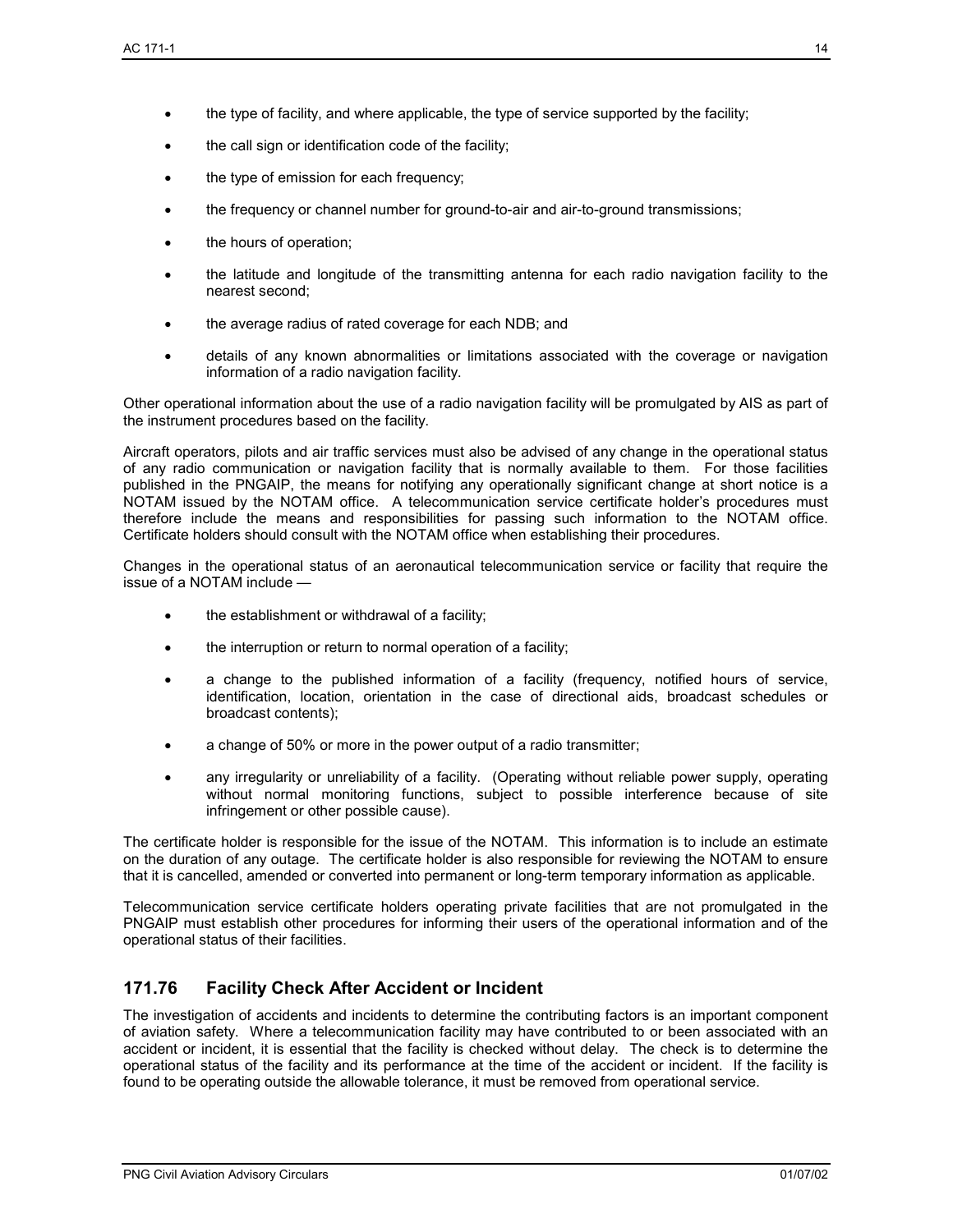Procedures for checking a facility after the notification of an accident or incident should establish who is responsible for co-ordinating the check and what actions are required to determine and record the operational status and performance parameters. Any check of the performance parameters should be made without disturbing the operational adjustments of the facility.

All information, including the facility record, relating to the status and performance of the facility at the time of the accident or incident and the history of its performance prior to the accident or incident is to be preserved and held in a secure place. This information may be required by the Authority or the Transport Accident Investigation Commission (TAIC) for their investigation of the accident or incident.

It is preferable that the persons carrying out the above checks should not include anyone who was the last person to work on the facility.

The requirement under the Act for the Authority to investigate all accidents and incidents should not prevent the certificate holder from conducting their own investigation into the performance of the facility.

## **171.69 Facility Malfunctions**

Facility malfunction reports and their investigation are important components of aviation safety. To be effective, they require both prompt action and the wholehearted co-operation of all parties involved.

A reported malfunction of a facility would normally come from a user of that facility. Pilots are required to report any malfunction or suspected malfunction of a radio navigation facility or an air-ground communication facility to the ATS unit or air-ground radio station that they are in communication with at the time. After landing, the pilot is required to provide the following details regarding the malfunction report to the nearest ATS unit —

- aircraft type;
- registration letters and flight number;
- name of aircraft operator;
- name of pilot-in-command;
- facility being used;
- date and time when malfunction (or suspected malfunction) was first noticed;
- route sector;
- position of aircraft at the time of the malfunction;
- altitude of aircraft at the time of the malfunction;
- details of the apparent malfunction.

The ATS unit will advise the operator of the facility of the malfunction report and pass on the details.

As facility malfunctions or suspected malfunctions can be caused by problems in various areas, the certificate holder's procedures for investigating reported malfunctions needs to involve the appropriate people. In addition to the actual facility performance, other areas that can contribute to a facility performance, other areas that can contribute to a malfunction or a suspected malfunction may include flight procedures, air traffic services, aircraft operations and airworthiness. The procedures need to ensure that there is a rapid investigation of the problem with information input from each affected area so that immediate action can be taken to remedy any deficiency.

The record for each reported malfunction must include sufficient detail to show the nature of the malfunction or suspected malfunction, the conclusions of the investigations carried out by the various areas involved, and the actions taken to remove or correct the malfunction to prevent a recurrence.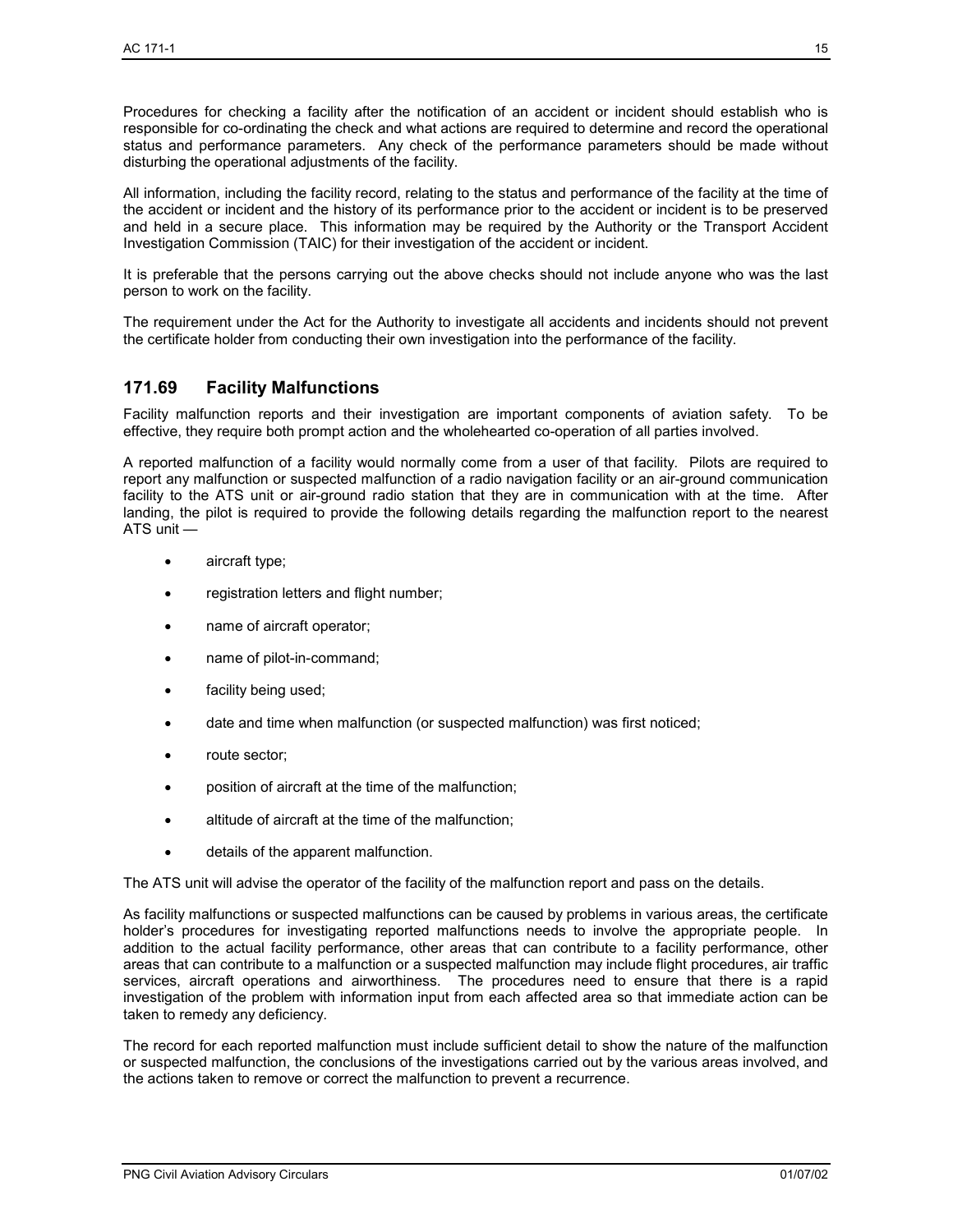Detected malfunctions would normally be those malfunctions (abnormal operation of the facility) detected by maintenance personnel during their maintenance inspections. Detected malfunctions would include instances where a facility is found to be providing erroneous information or has the potential to provide erroneous information. Erroneous information is information that is outside the allowable tolerance for that information.

In the case of navigation aid facilities, the potential to provide erroneous information would include the following circumstances:

- the executive monitor system not being in control of the facility (monitor switched to bypass mode);
- incorrect adjustment of the monitor system that could allow the facility to operate outside the allowable tolerances;
- the executive monitor system not designed for failsafe operation such that a fault in the monitor system may render it incapable of detecting out of tolerance navigation information.

The certificate holder is required to forward a report to the Director when the malfunction investigation reveals that the information provided by the facility has been outside the allowable tolerances, or that there was the potential for the information to be outside the allowable tolerances.

The certificate holder is also required to provide a report to the Director whenever the malfunction investigation reveals that there appears to be a recurring cause for the malfunction reports. Such recurring causes could arise from the way that users are trying to use the facility (that is an operational procedure may need to be changed). There could be a problem associated with a particular aircraft type or avionic package. In these cases, where the problem is not directly associated with the telecommunication facility, the Authority needs to be involved to follow the matter further.

A certificate holder should also inform the Director of any other occurrence associated with the operation of a facility if the person responsible for that facility considers that the occurrence should, in the interests of aviation safety, be investigated.

## **171.71 Records**

Under 171.71 a certificate holder is required to maintain records covering —

- the performance and maintenance history of each facility;
- the establishment of the periodic test programmes for each facility;
- each item of test equipment required for the measurement of critical performance parameters;
- each reported or detected facility malfunction;
- each internal quality assurance review; and
- each person who is authorised to place facilities into operational service.

Adequate and accurate records are an essential element in the safety of air navigation. The records must be able to show that the prescribed procedures have been followed and that the required level of performance for the facility has been achieved.

Properly executed and retained records can provide the certificate holder with information essential for the safe and efficient operation of facilities.

Facility records are required to provide a traceable history for each facility. They provide information that is essential for scheduling maintenance, inspections and tests, and for establishing the reliability of a facility.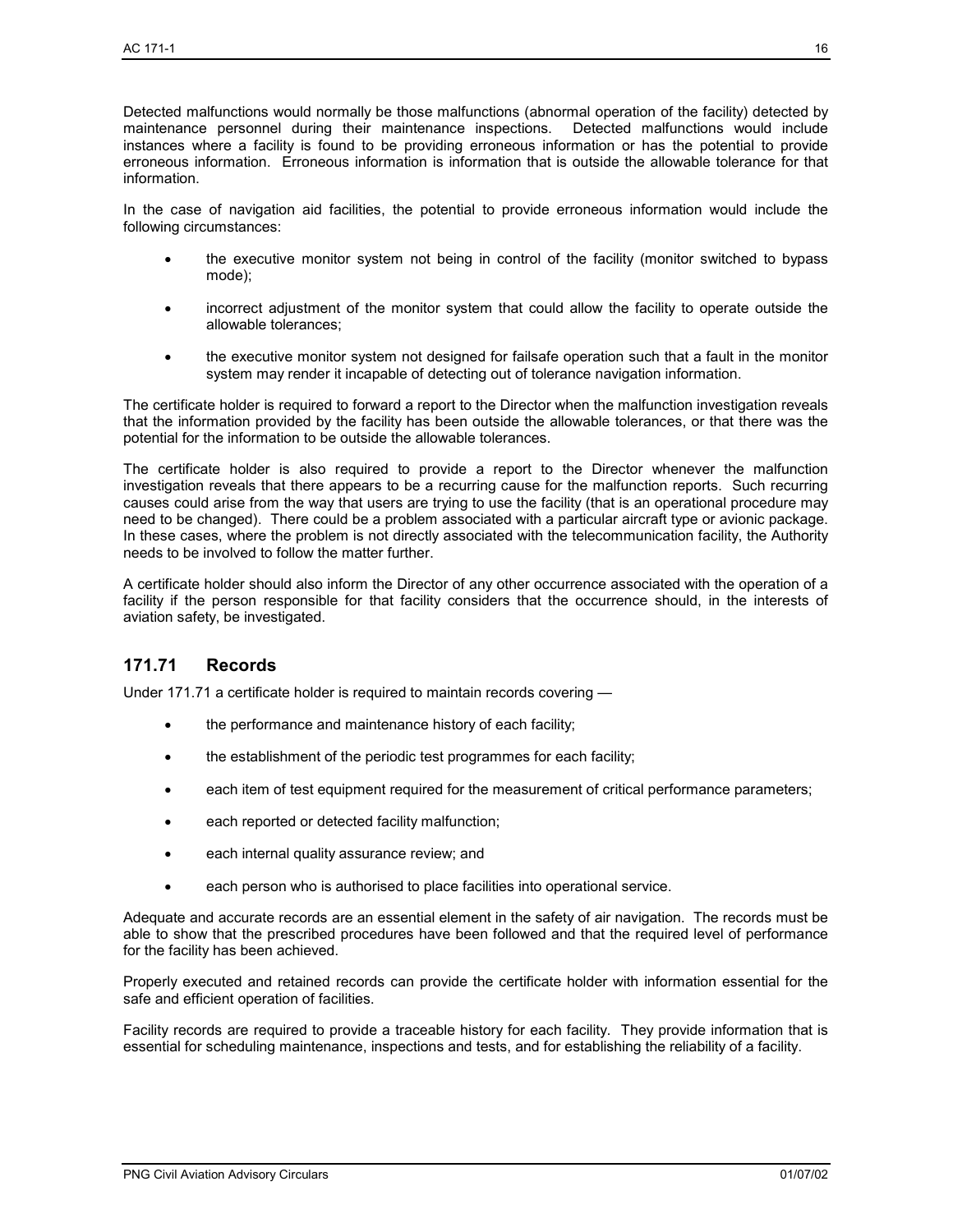Each record should provide a complete history of events in chronological order for the facility. Each entry must be clearly distinguishable from any previous entry and should include details of —

- the date, time and identity of any person carrying out any inspection, test or work on the facility;
- the status of the facility at the time of a person's arrival and departure from the facility;
- the times that the facility was withdrawn from or placed into operational service; and
- full details of any work done on the facility, including routine maintenance and fault repairs, and the results of any subsequent inspections and tests.

The facility records must be retained for at least 3 years. Three years should provide a sufficient number of periodic tests on the facility to establish a reliable history of its performance. Some facilities, because of less frequent tests, may require the records to be held for a longer period to establish an adequate history.

Records are also required for those personnel who are authorised by the certificate holder to place facilities into operational service. The records need to include the following information:

- name;
- date of birth;
- position held within the organisation;
- relevant qualifications;
- experience;
- special equipment training;
- facilities covered by the Authorisation;
- details of competency checks.

Records may be kept in any format but need to be controlled by a responsible senior person. Access to the record system needs to be controlled to ensure that the integrity of the records are maintained. The Authority may require access to any of the records for certification or safety audit purposes.

As covered under 171.67, records may be required by the Authority or TAIC for the investigation of an aircraft accident or incident.

## **171.73 Internal Quality Assurance**

A telecommunication service certificate holder is required to have internal quality assurance procedures to carry out regular reviews of the holder's activities. These procedures form part of the quality management system. They provide the internal checking and correction procedures that are necessary to ensure compliance with, and the adequacy of, the procedures, practices and standards required by Part 171.

The Authority considers that the Quality Systems approach to management is the optimum means of promoting aviation safety. A Quality System is defined in ISO 8402 as: "the organisation structure, responsibilities, procedures, processes and resources for implementing quality management".

The quality system in terms of Part 171, is the whole system of management that is required to ensure that facilities are installed, operated, and maintained to the required standards.

Quality assurance is one element of the quality system. When properly implemented, the quality assurance procedures should provide the certificate holder with the confidence that the organisation is providing a safe and reliable aeronautical telecommunication service to its users.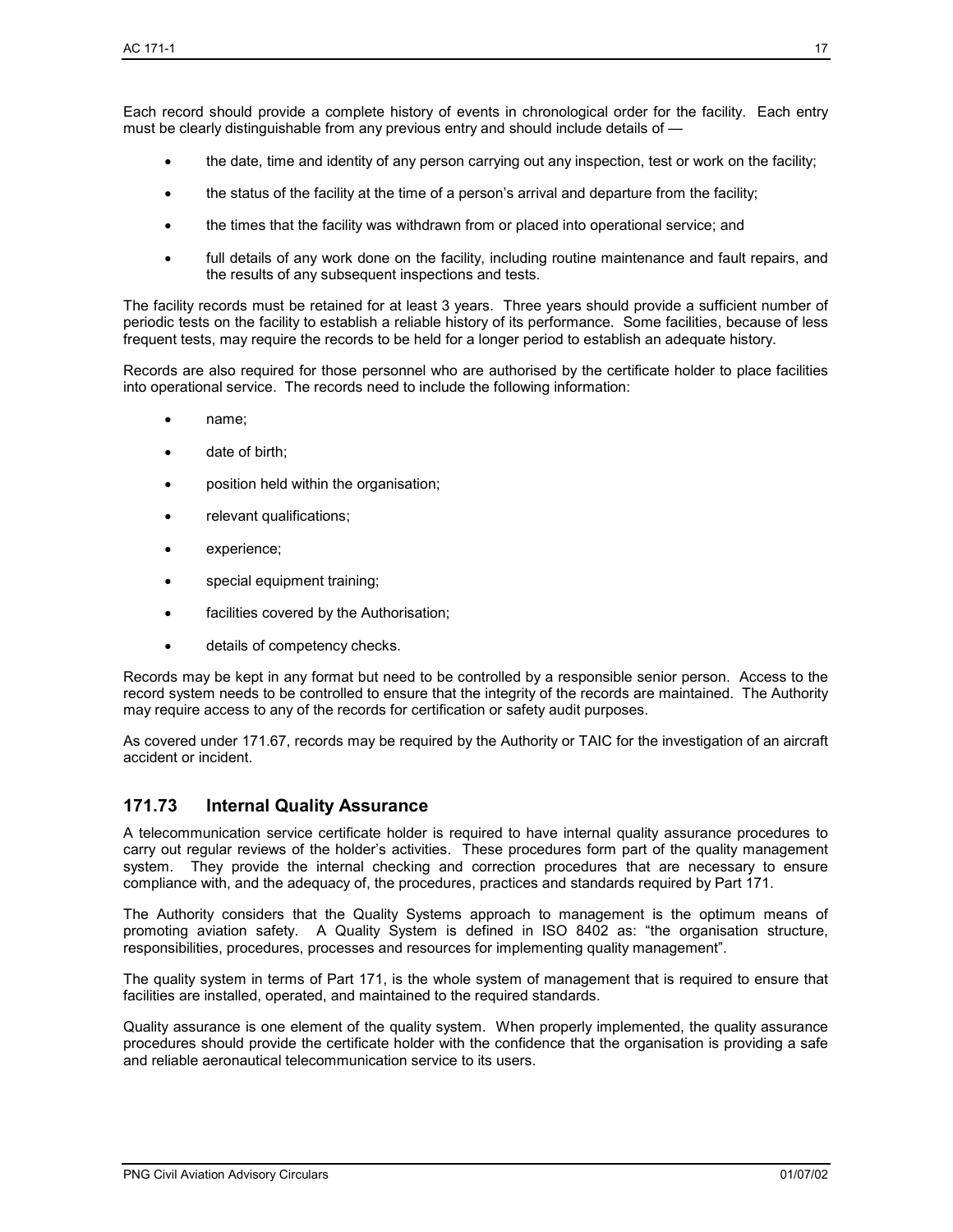adequate confidence that a product or service will satisfy given requirements for quality". Advisory Circular AC10 – 1, Internal Quality Assuance contains information about standards and practices that are applicable to organisations required to establish internal quality assurance systems and should be

## **171.75 Exposition**

referred to for compliance with this rule.

The purpose of the organisation's exposition is to set forth the procedures, means and methods of the organisation. The exposition will only be accepted if it meets the requirements of Part 171. Its acceptance is a prerequisite for the issuance of a telecommunication service certificate.

The exposition is the means by which the certificate holder defines his or her operation. It shows both the employees and the Authority how the certificate holder will conduct his or her day-to-day business. The exposition is intended to be a tool to assist management in the operation of the business.

Paragraphs 171.75(a)(1) to (a)(7) provide the management part of the exposition and should normally be contained within one document. It should commence with the corporate commitment by the Chief Executive. The remaining parts of the exposition may be produced as any number of separate manuals. Any separate documents must be cross-referenced in the management part of the exposition and must be controlled by the procedures listed under 171.75(a)(11).

Senior persons should hold copies of those parts or manuals that affect their areas of responsibility and staff should be familiar with the parts of the exposition that affect their activities.

The following paragraphs address the individual requirements of the exposition —

**(a)(1)** Under the new rules system, each certificate holder has the responsibility to ensure that their operation is planned, organised, carried out, maintained, developed and documented according to applicable regulatory requirements, standards and operating specifications.

As part of their quality system of management, each certificate holder should establish goals and objectives for their operation, including safety standards equal to or above the level prescribed by the Authority.

The statement by the Chief Executive required by  $171.75(a)(1)$  is accepted by the Authority as a Corporate commitment by the certificate holder. The statement should clearly address the goals and objectives of the certificate holder in respect of the safety requirements prescribed by Part 171. The statement may also contain the certificate holder's goals and objectives in respect of their commercial activities. The exposition should be a tool of management to present the certificate holder's operation to their staff, customers and to the Authority.

**(a)(2) and (3)** are expanded in the comments made against paragraph 171.51 "Personnel Requirements".

**(a)(4)** The certificate holder needs to show the lines of responsibility and communication between the Chief Executive and the work front. The chart should show the relationship between any satellite locations where staff are permanently based and the central body of the organisation.

**(a)(5)** The summary of staff employed by an organisation, and their location, provides the Authority with an indication of the size of the organisation for assessing the application and establishing an audit programme.

**(a)(6)** The applicant is to specify the facility types that the application is to cover.

The facility types that may be listed on the certificate are shown under paragraph 171.9 of this AC.

If an applicant's proposed facility is not covered in this list the applicant must provide details of its characteristics and compatibility with the air navigation system.

**(a)(7)** The applicant should provide information about the scope of work covered by each location where staff are based to provide and maintain the organisation's facilities. The information should include the types of facilities to be maintained, the operational services that they will support and the level of the maintenance support for those facilities.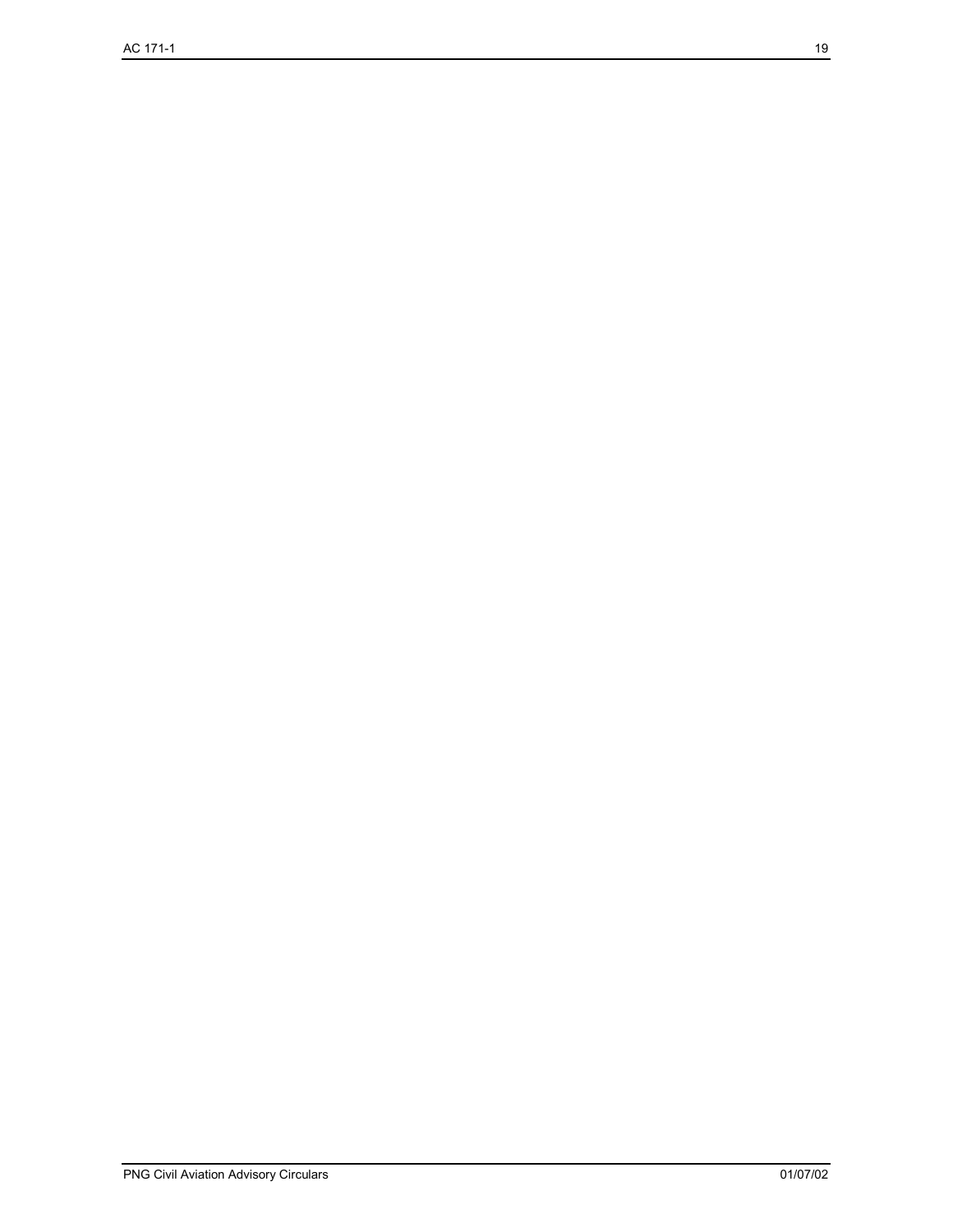- **(a)(8)** The exposition must include the following information for each facility that is listed
	- type of facility (NDB, ILS, VHF A-G, and so on);
	- location. The location of navigation aid facilities is to be by latitude and longitude to the nearest second.
	- The location is to include any associated components, such as those for ILS and should include their location in relation to airport layout and associated runway in the case of instrument approach facilities. approach facilities.

The location of other facilities to be by latitude and longitude to the nearest second, map grid reference to nearest 100 metres, or location name;

- identification code or call sign; and
- operating frequency or channel number.

Each facility operated by the certificate holder must be listed in the exposition.

**(a)(9)** The airways security programme holder must be listed in the exposition.

**(a)(10)** These procedures are required as part of the exposition as they provide the working documents for controlling the certificate holder's activities that can directly affect the safe operation of facilities. They may be separate manuals and should provide a concise description of the means to control the technical standards and practices that may affect the design, installation, commissioning and maintenance of facilities. The procedures may include references to other internal technical instructions and must include the quality assurance procedures which are an essential element of the quality management system.

The headings are generally self-explanatory and must be addressed by all applicants to the extent that they apply to the particular scope of intended activity. More detailed information will be found under the paragraphs that call for the procedure.

**(a)(11)** These procedures must show how the certificate holder plans to control, amend and distribute the exposition. The procedures should be similar to those required in 171.57 for controlling, amending and distributing the certificate holder's documentation.

**171.75(b)** The acceptance of the applicant's exposition by the Director is the final step in the authorisation process for a person to operate a facility in support of an air traffic service or IFR flight. Such acceptance will be followed by the issue of a Telecommunication Service Certificate.

# **Subpart C — Operating Requirements**

## **171.101 Continued Compliance**

After obtaining a telecommunication service certificate, it is the responsibility of the certificate holder to ensure that the organisation continues to meet the requirements for certification. The means of meeting these requirements are contained in the exposition. Therefore a copy of the exposition, or at least each applicable part of it must be available to all personnel who need access to the information to carry out their work. A complete copy of the exposition needs to be held at each major location covered by the exposition. Smaller satellite locations may however only need those parts that directly apply to their scope of activities.

## **171.103 Identification Codes and Call Signs**

The Authority will allocate identification codes for radio navigation facilities and call signs for communication facilities in accordance with the ICAO procedures. Applications for identification codes or call signs are to be forwarded to the Director on application form CAA 24IDA.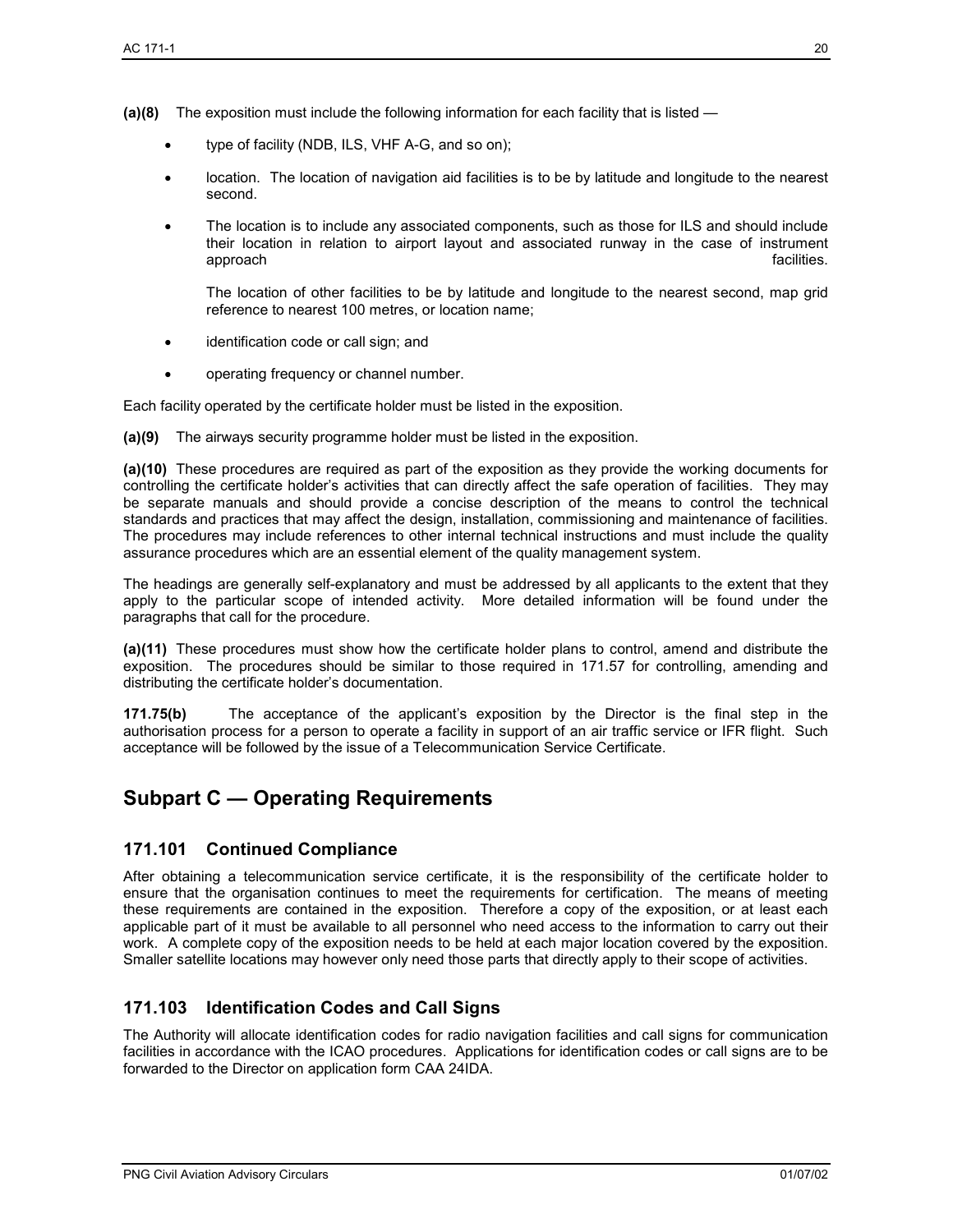## **171.105 Communication Procedures**

The operating procedures for facilities must be in accordance with the applicable procedures prescribed in Annex 10, Volume II (Communication Procedures). This is to ensure that the operation of a facility does not create a potential safety hazard by interfering with other legitimate users.

## **171.107 Operating and Maintenance Instructions**

Operating and maintenance instructions are to be provided for each facility listed in the certificate holder's exposition. Instructions must be available at each site for ready use by personnel working on the facility. The instructions may be hard copy or computer based.

Maintenance instructions are to set out the requirements for the operation and maintenance of the facility. They must include —

- the critical performance parameters and their associated minimum performance levels for the facility;
- the test equipment required for the measurement of those parameters;
- the mandatory check procedures for placing the facility into operational service; and
- the mandatory inspection and test procedures for the facility.

Operating and maintenance instructions may include references to other documentation and should include the following —

- the name of the facility (for instance Wellington VOR);
- the function of the facility in relation to associated air navigation services;
- the hours of operation of the facility;
- the facility identification code or call sign;
- the operating frequency and power output of any radio equipment;
- the standard operating conditions for the facility;
- the location of the facility. The location of navigation aid facilities should be by latitude and longitude to the nearest second and should include any associated components, such as for ILS, and their location in relation to airport layout and runway for instrument approach facilities.
- The location of other facilities should be by latitude and longitude to the nearest second, map grid reference to nearest 100 metres, or location name.
- instructions on the security programme requirements for the facility;
- details of any critical site protection areas where the presence of metallic objects such as wire fences, power or telephone lines and the movement of machines, vehicles, and aircraft must be controlled or prevented to protect the integrity of the facility;
- an explanation of the kinds of activity such as construction or grading near the facility that may require shutdown or certification checks;
- details of any licensing requirements for the facility and maintenance personnel;
- instructions on the posting of licences and signs;
- instructions on keeping the facility and other technical records;
- procedures for the operational monitoring of the facility to ensure that it continues to meet the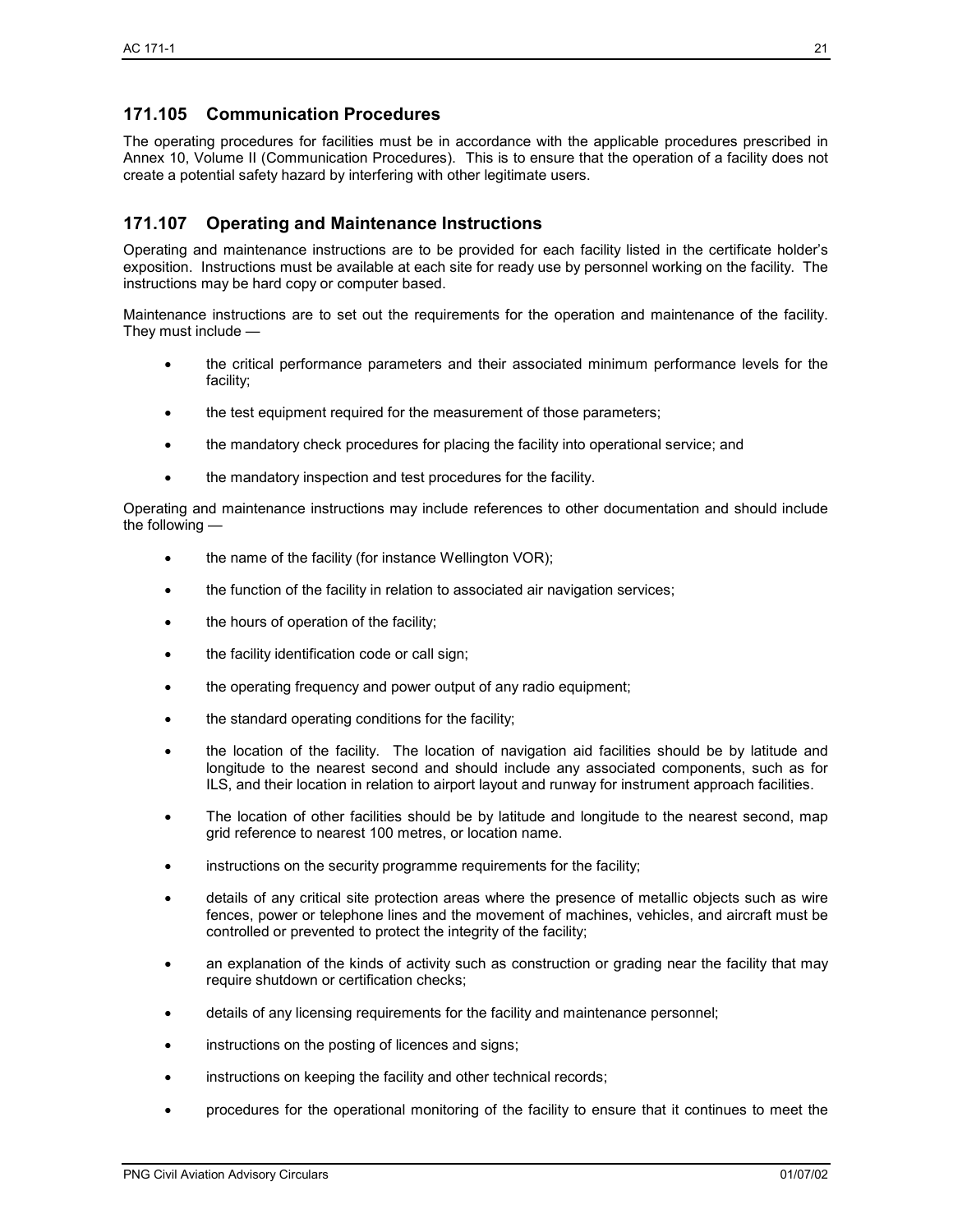- the names, addresses, and telephone numbers of persons to be notified in an emergency;
- procedures to be followed to determine the performance of the facility and the preservation of information in the event of an accident or incident investigation;
- procedures to be followed to obtain the release of the facility from operational service for maintenance. This should include, where applicable, the coordination of the release with Air Traffic Control and the issuance of an appropriate NOTAM;
- the detailed and specific maintenance procedures for the facility including:
	- (1) frequency of inspections and tests;
	- (2) limitations on the scope of maintenance work permitted where performance checks are limited to the capabilities of an executive monitor system;
	- (3) detailed performance check procedures to be carried out before the facility is returned to operational service where the scope of maintenance work has exceeded the limitations in the item immediately above.

*The maintenance procedures must identify, and set tolerances for the parameters (critical performance parameters) that can directly affect the safety of the facility.* 

*Any specialised and calibrated test equipment required for the measurement of these critical performance parameters should also be listed with details of accuracy, certification, and recalibration requirements;* 

- procedures for conducting and recording any applicable ground inspections and tests of the facility;
- procedures for conducting and recording any applicable flight tests of the facility; and
- a description of any critical parts of the facility that may not be changed, adjusted, or repaired without an approved certification check to confirm that the facility performance meets the operational requirements.

## **171.109 Deviations**

There may be occasions when a certificate holder can assist during an aircraft emergency by operating a facility that does not comply with the requirements of Part 171. Rule 171.109 allows such a deviation from the normal requirements, provided the person operating the facility can be satisfied that there is no reason to suspect the integrity of the information provided by the facility. The emergency must require immediate action to be taken for the protection of life or property involving carriage by air. A report on the deviation must be forwarded to the Director within 14 days.

The operation of a navigation aid that does not have the required monitor system in operation could be a deviation under 171.109 provided the operation was to assist an aircraft in distress.

## **171.111 Privileges of Certificate Holder**

A telecommunication service certificate holder is entitled to operate any of the facility types listed on their certificate provided each facility is listed in their exposition and meets the applicable requirements of Part 171. Additional facilities of the types covered by the certificate may be added as an amendment to the exposition. A certificate holder must apply to the Director (on form CAA 24AMM) for an amendment to their certificate if they wish to operate a facility type that is not covered by their certificate.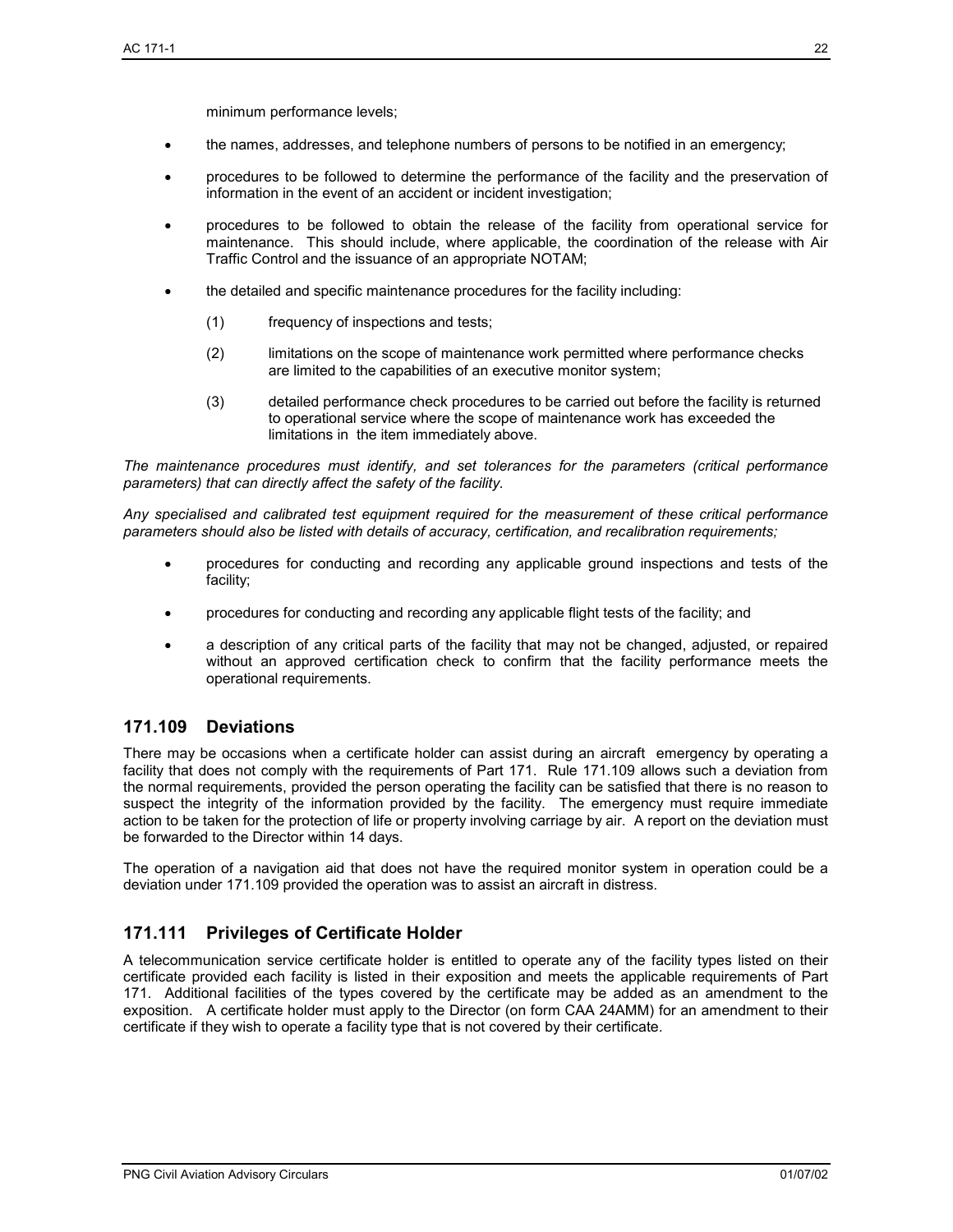## **171.113 Limitations on Certificate Holder**

- (1) Facilities may not be operated if the certificate holder has any reason to suspect the integrity of the information being provided by the facility. Although the monitoring system of a navigation aid may indicate that the facility is operating normally, other external influences may be causing or may have the potential to cause interference to the information being received by the user. Such external influences could be the infringement of the critical site area of the facility or the construction of a power line or a building that could cause reflections of the radiated signal. If any such conditions exist, the performance of the facility must be checked, with a flight check if necessary, to verify the integrity of the information provided.
- (2) PNG Radio Regulations (check this!) prohibit the installation, operation and use of apparatus for the transmission of radiocommunication without the authority of a written radio apparatus licence. The PNG Aeronautical Telcommunication Authority manages the assignment of aeronautical radio frequencies and issues all radio apparatus licences The allocation of frequencies in the aeronautical frequency bands will be made in accordance with Annex 10 and the applicable ICAO national and international allotments as detailed in Appendix 1.
- (3) Although a certificate holder may be authorised to operate various types of facilities, any individual facility may not be operated unless the requirements of Rule 171.113(c) are met. The applicable published information for a facility also includes any information promulgated in a NOTAM.

The requirement in Rule 171.113(c)(5) of the rule for the periodic tests to be completed in accordance with the prescribed programme for the facility includes periodic ground tests, as well as any applicable periodic flight tests. Past practice has been that such a limitation would only apply to overdue flight tests on radio navigation facilities. However in many cases, ground tests have significantly extended the period between flight tests, and in some cases have replaced them completely, and therefore the periodic ground tests are an essential element in maintaining the operational integrity of a facility.

## **171.115 Changes to Certificate Holder's Organisation**

The certificate holder's exposition is intended to be a living document to reflect the organisation's activities and its means to carry out those activities. Therefore, as the organisation's activities, means, methods and facilities change, the exposition must be changed accordingly. The Authority must be kept informed of these changes and therefore a copy of each amendment to the exposition must be forwarded to the Director.

Any changes to the organisation's procedures or standards that may effect the safe operation of facilities need to be properly documented with background information and reasons for the change. Such documentation should be retained for possible audit trail purposes.

Rule 171.115(d) specifies the changes to the exposition that require the prior approval of the Director. This includes the senior personnel where the fit and proper person criteria must be met, the airways security programme which must be acceptable to the Director, and changes that require a change to the certificate. The Director may also prescribe conditions that may be necessary because of a change in these items. The conditions may be transitional to allow the certificate holder to continue to operate while arrangements are made to incorporate permanent changes.

Rule 171.115(f) allows the Director to require changes to be made to a certificate holder's exposition if the Director considers such changes are necessary in the interests of aviation safety. Such a change could include a temporary change to the certificate holder's airways security programme where the Director considers that a change is necessary to deal with a known or suspected threat to the holder's facilities and the associated airways services.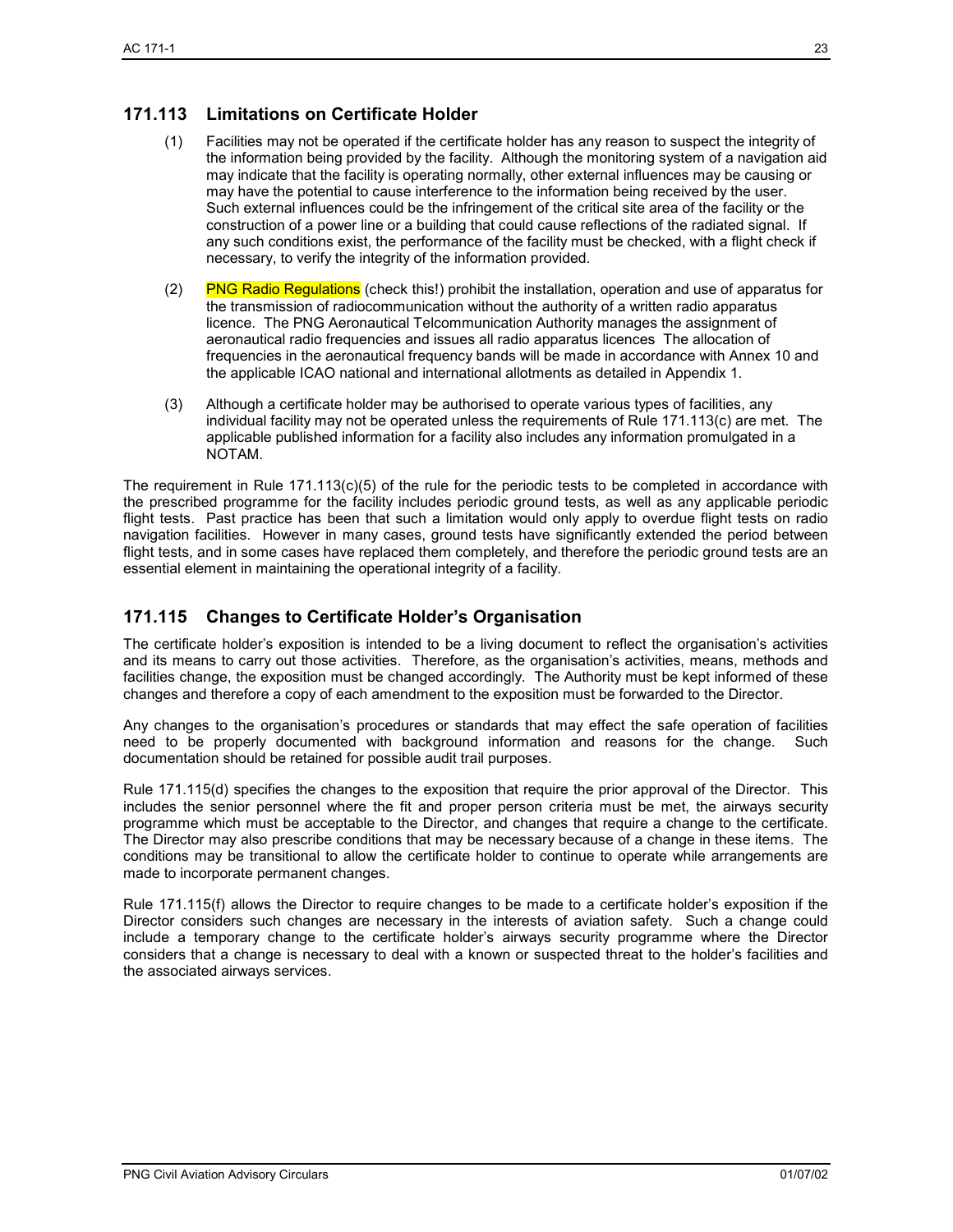# **APPENDIX 1 —Assignment of aeronautical radio frequencies (Check this for PNG!)**

The PNG Aeronautical Telecommunication Authority (PNGTEL) manages the assignment of frequencies in the aeronautical radio frequency bands. Frequency assignments in the aeronautical radio frequency bands will be in accordance with the requirements contained in Annex 10 to the Convention on International Civil Aviation, the ITU Radio Regulations, and agreements between the Civil Aviation Authority and PNGTEL.

The utilisation of aeronautical frequencies below 30 MHz is to be in accordance with the requirements in Annex 10, Volume I, Part II, Chapter 3.

The utilisation of aeronautical frequencies above 30 MHz is to be in accordance with the requirements in Annex 10, Volume I, Part II, Chapter 4 except that where options are available, the assignments are to be in accordance with the applicable notes below.

The following frequency bands are to be used for the applicable aeronautical services.

| <b>Service</b>        | <b>Frequency Band</b> | <b>Annex 10 Reference</b>    |
|-----------------------|-----------------------|------------------------------|
| <b>ILS Localiser</b>  | 108 –111.975 MHz      | Vol 1. Part 1, 3, 1, 3, 2, 1 |
| <b>ILS Glide Path</b> | $382.6 - 33.5.4$ MHz  | Vol I. Part 1, 3, 1, 5, 2, 1 |

*1. As there are only a few ILS installations in Papua New Guinea, localiser frequencies and the paired glide path frequencies are to be selected sequentially for each aerodrome from the list given in Annex 10, Vol 1, Part 1, paragraph 3.1.6.1.1.* 

*2. Where separate ILS installations serve the opposite ends of a single runway, or different runways at the same aerodrome, separate frequency pairs are to be assigned to each installation.* 

| <b>VHF Marker Beacon</b> | 75 MHz            | Vol 1, Part 1, 3.1.7.2.1<br>Vol 1. Part 1, 3.6.1 |
|--------------------------|-------------------|--------------------------------------------------|
| VOR                      | 108 – 111.975 MHz | Vol 1. Part 1, 3, 1, 3, 2, 1                     |

*1. Frequencies for VOR are to be selected in accordance with Annex 10, Vol 1, Part II, paragraph 4.2.3(a) and (b).* 

*2. Criteria for the geographical separation of VOR on the same and adjacent frequencies is given in Annex 10, Vol 1, Part II, paragraph 4.2.5.* 

| <b>NDB</b> | 190 – 415 Khz     | Vol 1, Part 1, 3.4.4.1 |
|------------|-------------------|------------------------|
|            | 1606.5 - 1632 Khz |                        |

 *Although Annex 10 allocates the band 190 to 1750 Khz to NDB, ITU Radio Regulations (RR8) and agreement between the CAA and the Radio Frequency Service restrict the use of the band to 190 – 415 Khz, except that when a frequency in this band cannot fulfil an operational requirement, a frequency between 1606.5 – 1632 Khz may be assigned.* 

| <b>Service</b> | <b>Frequency Band</b> | <b>Annex 10 Reference</b> |
|----------------|-----------------------|---------------------------|
| <b>DME</b>     | $960 - 1215$ MHz      | Vol 1. Part 1, 3,5,3,2    |

*1. Interrogate and reply frequencies for DME operating Channels are to be selected from the "X" channels listed in Table A at the end of Section 3, Annex 10, Vol 1, Part 1. (Reference Annex 10, Vol 1, Part 1, paragraph 3.5.3.3.3).* 

*2. The pairing of DME Channels for operation with ILS, VOR, or ILS/MLS is to be in accordance with Table A of Annex 10, Vol 1, Part 1, Section 3. (Reference Annex 10, Vol 1, Part 1, paragraph 3.5.3.3.5).*